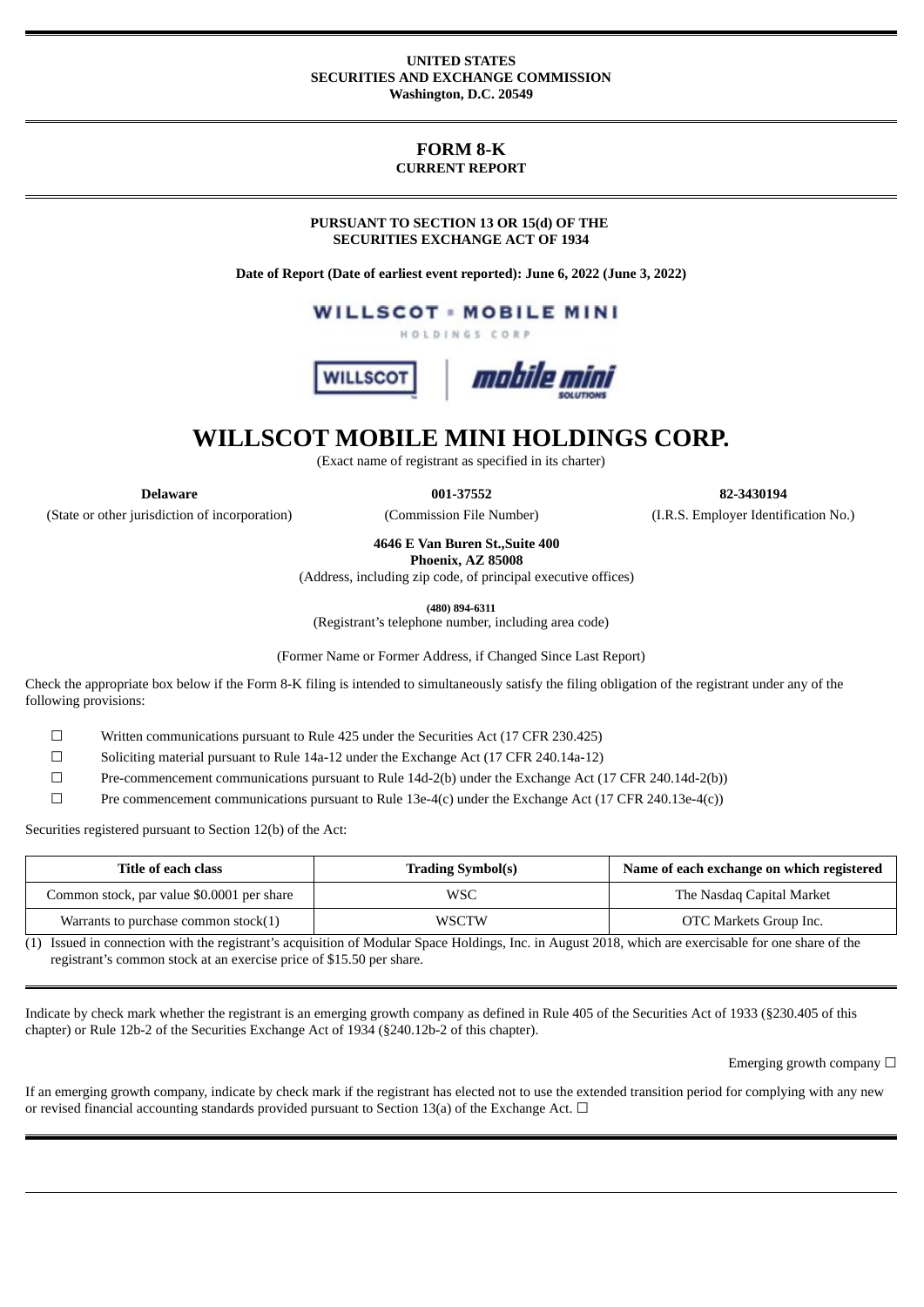# Item 5.02 Departure of Directors or Certain Officers: Election of Directors: Appointment of Certain Officers: Compensatory Arrangements of **Certain Officers.**

On June 6, 2022, Hezron Lopez, the Executive Vice President, Chief Legal and Compliance Officer & ESG of Willscot Mobile Mini Holdings Corp. (the "Company"), entered into an amended and restated employment agreement with the Company, effective June 3, 2022 (the "Lopez Agreement").

The terms of the Lopez Agreement, among other things, (a) extend Mr. Lopez's employment term through June 3, 2027, with automatic one-year renewals thereafter, (b) update Mr. Lopez's title to Executive Vice President, Chief Legal and Compliance Officer & ESG, (c) provide for an annual base salary of \$525,000 per calendar year (an increase from Mr. Lopez's current annual base salary of \$495,000 per calendar year), (d) provide for an annual target bonus opportunity of 90% of his base salary, (e) set the target grant value of Mr. Lopez's annual equity award at \$1,000,000, 70% of which shall be in the form of performance-based restricted stock units vesting over three years and 30% in the form of restricted stock units vesting over four years, (f) provide for severance payments in the event of a termination without Cause or for Good Reason or following a Change in Control (each as defined in the Lopez Agreement) to include an amount equal to 1.5 times Mr. Lopez's annual target bonus and continued base salary for 18 months and (g) extend the non-compete period to eighteen months.

The foregoing description of the Lopez Agreement is qualified in its entirety by reference to the full text of the amended Lopez Agreement, a copy of which is attached to this Current Report on Form 8-K as Exhibit 10.1, and incorporated herein by reference.

# **Item 9.01 Financial Statements and Exhibits**

*(d) Exhibits*

| Exhibit No. | <b>Exhibit Description</b>                                                  |
|-------------|-----------------------------------------------------------------------------|
| 10.1        | Amended and Restated Employment Agreement with Hezron Lopez.                |
| 104         | Cover Page Interactive Data File (embedded within the Inline XBRL document) |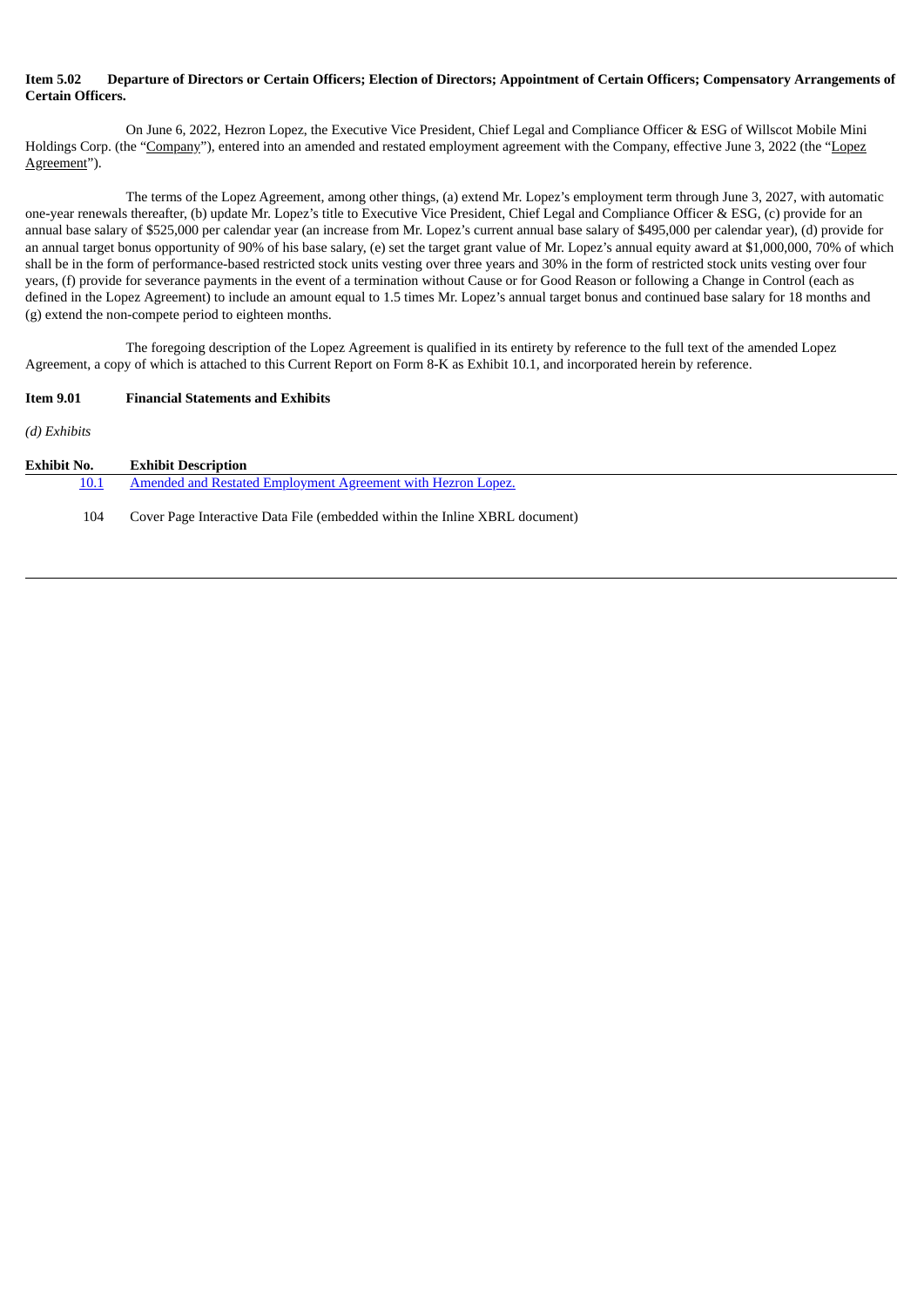## **SIGNATURE**

Pursuant to the requirements of the Securities Exchange Act of 1934, as amended, the registrant has duly caused this report to be signed on its behalf by the undersigned, hereunto duly authorized.

# **WillScot Mobile Mini Holdings Corp.**

Dated: June 6, 2022 By: /s/ Hezron Timothy Lopez

Name: Hezron Timothy Lopez Title: Executive Vice President, Chief Legal and Compliance Officer & ESG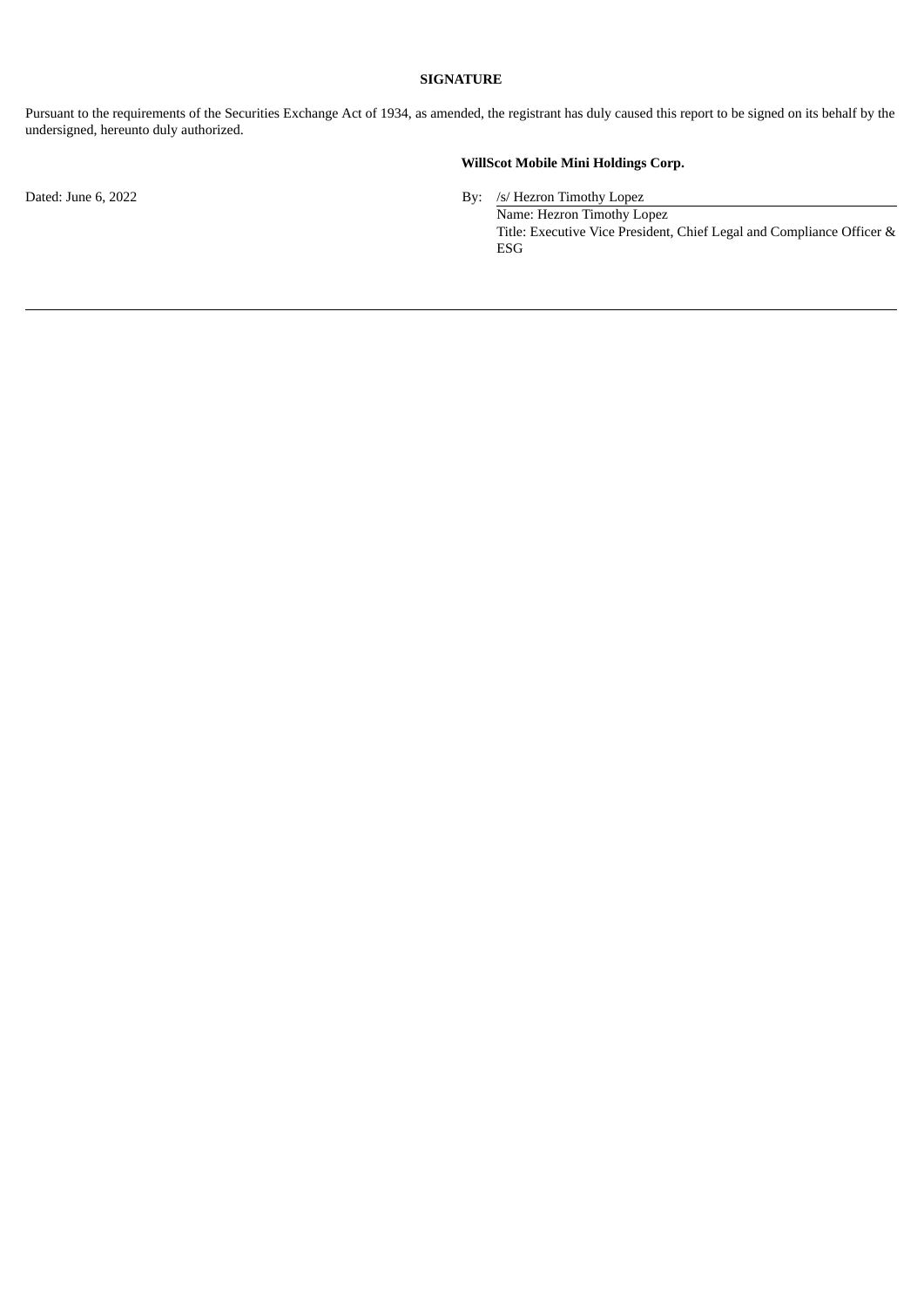#### AMENDED AND RESTATED EMPLOYMENT AGREEMENT

<span id="page-3-0"></span>This AMENDED AND RESTATED EMPLOYMENT AGREEMENT ("Agreement") is entered into by and between WillScot Mobile Mini Holdings Corp., a Delaware corporation (the "Employer"), and Hezron Timothy Lopez, an individual (the "Executive").

WHEREAS, the Executive previously entered into that certain Employment Agreement with WillScot Corporation, a Delaware Corporation, dated as of March 1, 2020 (the "Employment Agreement");

WHEREAS, WillScot entered into an Agreement and Plan of Merger with Mobile Mini Inc. (the "Target"), dated as of March 1, 2020, pursuant to which Target merged with and into WillScot (the "Merger Agreement"), and effective as of the consummation of the transactions contemplated in the Merger Agreement (the "Merger"), the Employer became the surviving company of which the Executive is currently employed as Executive Vice President, Chief Human Resources Officer and ESG on the terms and conditions set forth in the Employment Agreement; and

WHEREAS, the parties desire to amend and restate the Employment Agreement on the terms and conditions set out in this Agreement for the continued employment relationship of the Executive with the Employer on the terms and conditions set forth herein;

NOW, THEREFORE, in consideration of the mutual covenants and agreements set forth herein and for other good and valuable consideration, the receipt and sufficiency of which hereby are acknowledged, the parties hereto agree as follows:

1. Employment Agreement. On the terms and conditions set forth in this Agreement, the Employer agrees to continue to employ the Executive and the Executive agrees to continue to be employed by the Employer for the Employment Period set forth in Section 2 and in the positions and with the duties set forth in Section 3. Terms used herein with initial capitalization not otherwise defined are defined in Section 25. This Agreement shall become effective June 3, 2022 (the "Effective Date").

2. Term. The initial term of employment under this Agreement shall commence on the Effective Date and extend until five (5) years from the Effective Date (the "Initial Term"). The term of employment shall be automatically extended for an additional consecutive 12-month period (the "Extended Term") on the last day of the Initial Term and each subsequent anniversary thereof, unless and until the Employer or Executive provides written notice to the other party in accordance with Section 10 hereof not less than 120 days before such anniversary date that such party is electing not to extend the term of employment under this Agreement ("Non-Renewal"), in which case the term of employment hereunder shall end as of the end of such Initial Term or Extended Term, as the case may be, unless sooner terminated as hereinafter set forth. Such Initial Term and all such Extended Terms are collectively referred to herein as the "Employment Period." Anything herein to the contrary notwithstanding, if on the date of a Change in Control the remaining term of the Employment Period is less than 12 months, the Employment Period shall be automatically extended to the end of the 12-month period following such Change in Control, and the extension and renewal provisions in this Section 2 shall apply with regard to the last day of the Employment Period as extended by this sentence and on each subsequent anniversary thereof.

3. Position and Duties. During the Employment Period the Executive shall serve as Executive Vice President, Chief Legal and Compliance Officer & ESG. In such capacities, the Executive shall report exclusively and directly to the Chief Executive Officer and shall have the duties, responsibilities and authorities customarily associated with such position(s) in a company the size and nature of the Employer. The Executive shall devote the Executive's reasonable best efforts and full business time to the performance of the Executive's duties hereunder and the advancement of the business and affairs of the Employer; provided that, the Executive may serve on civic, charitable, educational, religious, public interest or public service boards, and manage the Executive's personal and family investments, in each case, to the extent such activities do not materially interfere with the performance of the Executive's duties and responsibilities hereunder.

4. Place of Performance. The Executive shall be based primarily at the Employer's executive headquarters, in Phoenix, Arizona.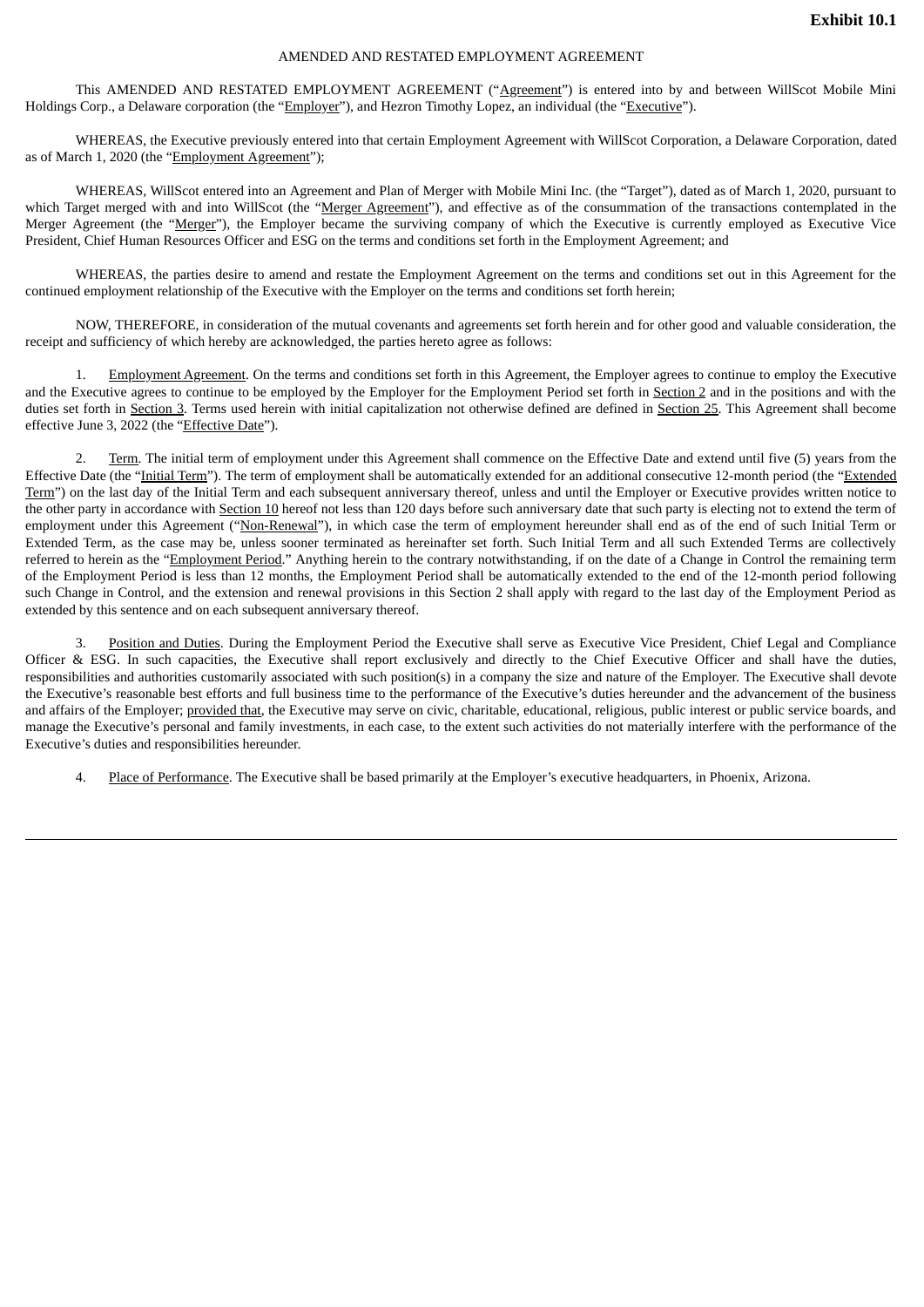# 5. Compensation and Benefits.

(a) Base Salary. During the Employment Period, the Employer shall pay to the Executive a base salary (the "Base Salary") at the rate of no less than \$525,000 per calendar year, less applicable deductions, and prorated for any partial year. The Base Salary shall be reviewed for increase by the Employer no less frequently than annually, and shall be increased in the discretion of the Employer and any such adjusted Base Salary shall constitute the "Base Salary" for purposes of this Agreement. The Base Salary shall be paid in substantially equal installments in accordance with the Employer's regular payroll procedures. The Executive's Base Salary may not be decreased during the Employment Period.

(b) Annual Bonus. For each fiscal year of the Employer ending during the Employment Period, the Executive shall be eligible to earn an annual cash performance bonus (an "Annual Bonus") based on performance against performance criteria determined by the Compensation Committee of the Board (the "Committee"). The Executive's annual target bonus opportunity for each fiscal year shall equal 90% of the Executive's Base Salary (the "Target Bonus"). The Executive's Annual Bonus for a fiscal year shall be determined by the Committee after the end of the applicable bonus period and shall be paid to the Executive when annual bonuses for that year are paid to other senior executives of the Employer generally, but in no event later than March 15 of the year following the year to which such Annual Bonus relates.

# (c) Long Term Incentive Equity.

annually.

(i) Annual Award. With respect to each fiscal year of the Employer ending during the Employment Period, the Executive shall be eligible to receive annual equity awards under the WillScot Mobile Mini Holdings Corp. 2020 Incentive Award Plan or other long-term equity incentive plan of the Employer then in effect (the "Plan"), 70% of which shall be in the form of performance-based restricted stock units ("PSUs") vesting over three years and 30% in the form of restricted stock units ("RSUs") vesting ratably over four years. The level of the Executive's participation in the Plan, if any, shall be determined in the discretion of the Committee from time to time. The target grant value of this annual award is \$1,000,000, but the actual value of any grant may be higher or lower based on Committee discretion. Terms and conditions of such awards shall be governed by the terms and conditions of the Plan and the applicable award agreements.

(ii) Post-Merger Equity Awards. The Executive has been granted the Post-Merger Equity Awards.

(d) Vacation. During the Employment Period, the Executive shall be entitled to four (4) weeks' vacation annually to be used in accordance with the Employer's applicable vacation policy.

(e) Executive Allowance. During the Employment Period, the Executive shall be entitled to an executive allowance of \$40,000

(f) Benefits. During the Employment Period, the Employer shall provide to the Executive employee benefits and perquisites on a basis that is comparable in all material respects to that provided to other similarly situated executives of the Employer. The Employer shall have the right to change insurance carriers and to adopt, amend, terminate or modify employee benefit plans and arrangements at any time and without the consent of the Executive.

6. Expenses. The Executive is expected and is authorized to incur reasonable expenses in the performance of his duties hereunder. The Employer shall reimburse the Executive for all such expenses reasonably and actually incurred in accordance with policies which may be adopted from time to time by the Employer promptly upon periodic presentation by the Executive of an itemized account, including reasonable substantiation, of such expenses.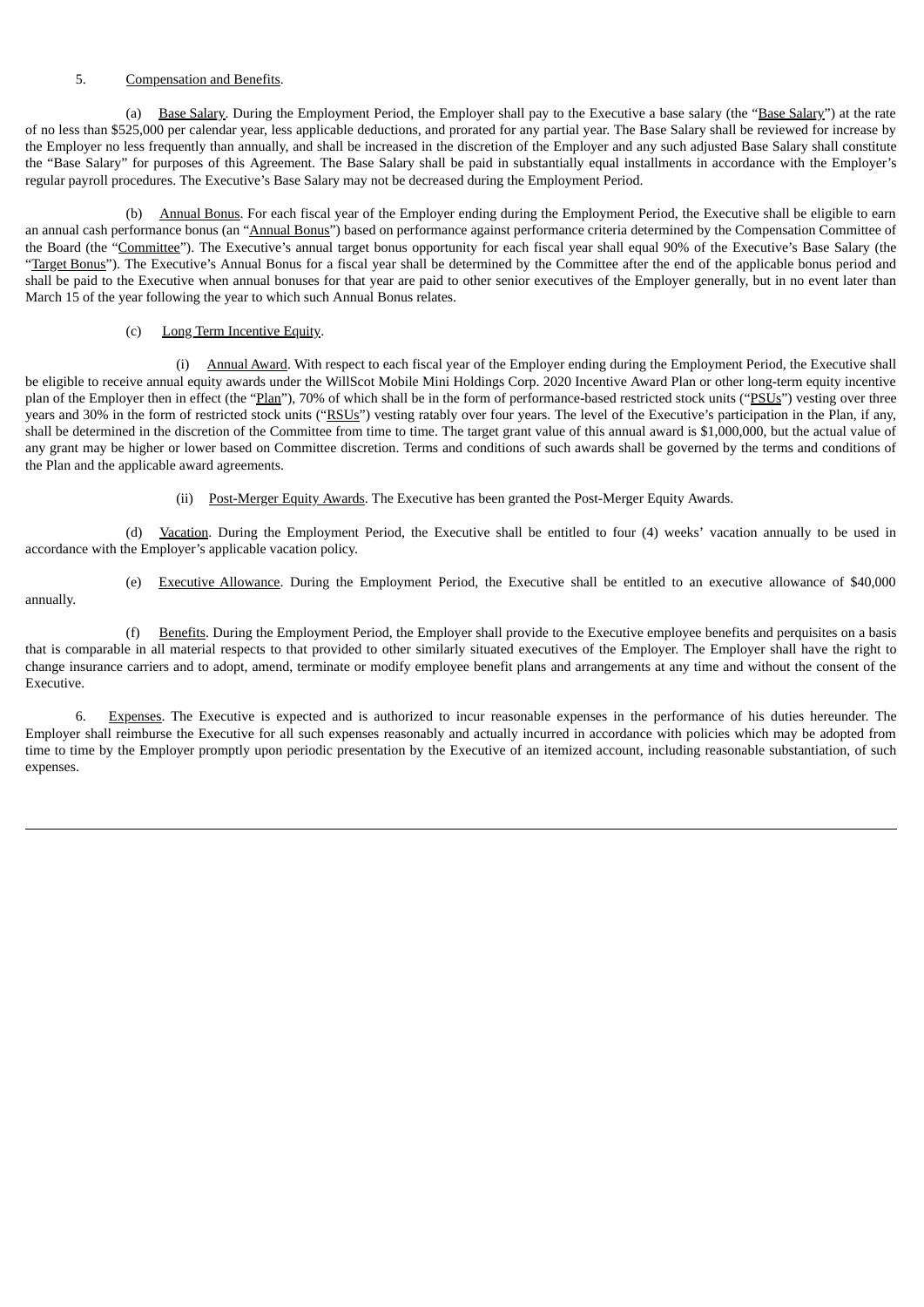7. Confidentiality, Non-Disclosure and Non-Competition Agreement. The Employer and the Executive acknowledge and agree that during the Executive's employment with the Employer, the Executive will have access to and may assist in developing Employer Confidential Information and will occupy a position of trust and confidence with respect to the Employer's affairs and business and the affairs and business of the Employer Affiliates. The Executive agrees that the following obligations are necessary to preserve the confidential and proprietary nature of Employer Confidential Information and to protect the Employer and the Employer Affiliates against harmful solicitation of employees and customers, harmful competition and other actions by the Executive that may result in serious adverse consequences for the Employer and the Employer Affiliates:

(a) Non-Disclosure. During and after the Executive's employment with the Employer, the Executive will not knowingly use, disclose or transfer any Employer Confidential Information other than as authorized in writing by the Employer or within the scope of the Executive's duties with the Employer as determined reasonably and in good faith by the Executive. Anything herein to the contrary notwithstanding, the provisions of this Section 7(a) shall not apply when disclosure is required by law or by any court, arbitrator, mediator or administrative or legislative body (including any committee thereof) with actual or apparent jurisdiction to order the Executive to disclose or make accessible any information or as to information that becomes generally known to the public or within the relevant trade or industry other than due to the Executive's violation of this Section 7(a).

(b) Materials. The Executive will not remove any Employer Confidential Information or any other property of the Employer or any Employer Affiliate from the Employer's premises or make copies of such materials except for normal and customary use in the Employer's business as determined reasonably and in good faith by the Executive. The Executive will return to the Employer all Employer Confidential Information and copies thereof and all other property of the Employer or any Employer Affiliate at any time upon the request of the Employer and in any event promptly after termination of Executive's employment. The Executive agrees to attempt in good faith to identify and return to the Employer any copies of any Employer Confidential Information after the Executive ceases to be employed by the Employer. Anything to the contrary notwithstanding, nothing in this Section 7 shall prevent the Executive from retaining a home computer, papers and other materials of a personal nature that do not contain Employer Confidential Information.

(c) No Solicitation or Hiring of Employees. During the Non-Compete Period, the Executive shall not solicit, entice, persuade or induce any individual who is employed by the Employer or any Employer Affiliate (or who was so employed within 180 days prior to the Executive's action) to terminate or refrain from continuing such employment or to become employed by or enter into contractual relations with any other individual or entity, and the Executive shall not hire, directly or indirectly, as an employee, consultant or otherwise, any such person.

# (d) Non-Competition.

(i) During the Non-Compete Period, the Executive shall not, directly or indirectly, (A) solicit or encourage any client or customer of the Employer or any direct or indirect subsidiary of the Employer, or any person or entity who was such a client or customer within 180 days prior to Executive's action to terminate, reduce or alter in a manner adverse to the Employer or any direct or indirect subsidiary of the Employer, any existing business arrangements with the Employer or any direct or indirect subsidiary of the Employer or to transfer existing business from the Employer or any direct or indirect subsidiary of the Employer to any other person or entity, (B) provide services in any capacity to any entity in any geographic area in which the Employer or any direct or indirect subsidiary of the Employer conducts that business, or is actively planning to conduct that business, as of the date of such termination (the "Non-Competition Area") if (i) the entity competes with the Employer or any direct or indirect subsidiary of the Employer by engaging in the Business, or (ii) the services to be provided by the Executive are competitive with the Business and substantially similar to those previously provided by the Executive to the Employer, or  $(C)$  own an interest in any entity, including those described in **Section 7(d)(i)(B)(i)** immediately above. The Executive agrees that, before providing services, whether as an employee or consultant, to any entity during the Non-Compete Period, the Executive will provide a copy of this Section 7 of this Agreement to such entity. The Executive acknowledges that this covenant has a unique, very substantial and immeasurable value to the Employer, that the Executive has sufficient assets and skills to provide a livelihood for the Executive while such covenant remains in force and that, as a result of the foregoing, in the event that the Executive breaches such covenant, monetary damages may be an insufficient remedy for the Employer and equitable enforcement of the covenant may be proper.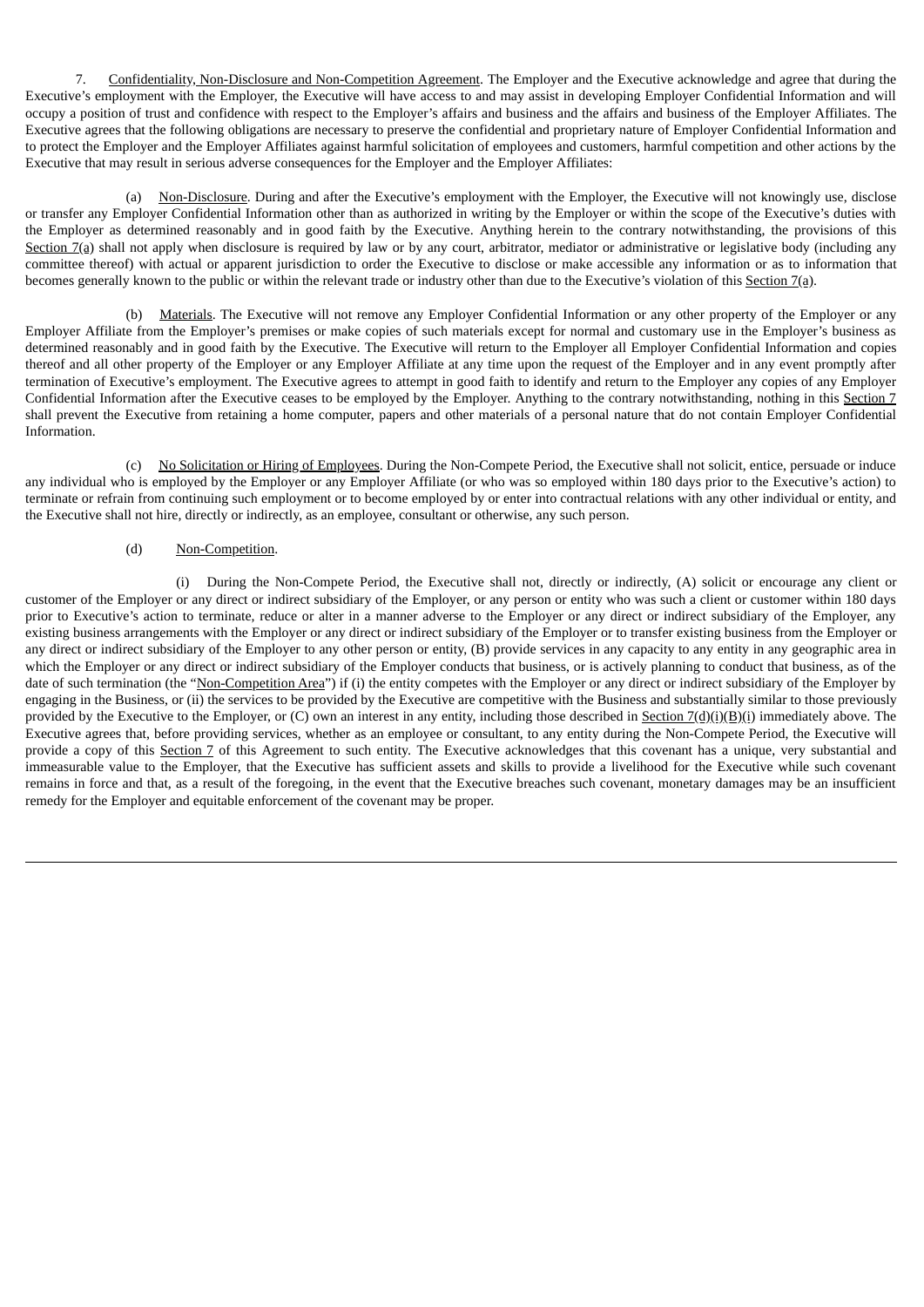(ii) If the restrictions contained in Section  $7(d)(i)$  shall be determined by any court of competent jurisdiction to be unenforceable by reason of their extending for too great a period of time or over too great a geographical area or by reason of their being too extensive in any other respect, Section 7(d)(i) shall be modified to be effective for the maximum period of time for which it may be enforceable and over the maximum geographical area as to which it may be enforceable and to the maximum extent in all other respects as to which it may be enforceable.

(iii) For the avoidance of doubt, the non-competition restrictions herein shall not apply to any employment or provision of services whereby Executive's responsibilities involve the provision of legal services only, including in private practice or in-house counsel responsibilities.

(e) Enforcement. The Executive acknowledges that in the event of any breach of this Section 7, the business interests of the Employer and the Employer Affiliates could be irreparably injured, the full extent of the damages to the Employer and the Employer Affiliates may be impossible to ascertain, monetary damages may not be an adequate remedy for the Employer and the Employer Affiliates, and the Employer will be entitled to seek to enforce this Agreement by a temporary, preliminary and/or permanent injunction or other equitable relief, without the necessity of posting bond or security, which the Executive expressly waives. The Executive understands that the Employer may waive some of the requirements expressed in this Agreement, but that such a waiver to be effective must be made in writing and should not in any way be deemed a waiver of the Employer's right to enforce any other requirements or provisions of this Agreement. The Executive agrees that each of the Executive's obligations specified in this Agreement is a separate and independent covenant and that the unenforceability of any of them shall not preclude the enforcement of any other covenants in this Agreement. In signing this Agreement, the Executive gives the Employer assurance that the Executive has carefully read and considered all of the terms and conditions of this Agreement. The Executive agrees that these restraints are necessary for the reasonable and proper protection of the Employer and the Employer Affiliates and their Confidential Information and that each and every one of the restraints is reasonable in respect to subject matter, length of time and geographic area, and that these restraints, individually or in the aggregate, will not prevent the Executive from obtaining other suitable employment during the period in which the Executive is bound by the restraints. It is also agreed that each of the Employer Affiliates will have the right to enforce all of the Executive's obligations to that affiliate under this Agreement.

# 8. Termination of Employment.

(a) Permitted Terminations. The Executive's employment hereunder may be terminated during the Employment Period under the following circumstances:

- (i) Death. The Executive's employment hereunder shall terminate automatically upon the Executive's death;
- (ii) By the Employer. The Employer may terminate the Executive's employment:

(A) Disability. If the Executive shall have been substantially unable to perform the Executive's material duties hereunder by reason of illness, physical or mental disability or other similar incapacity, which inability shall continue for 180 consecutive days or 270 days in any 24-month period (a "Disability") (provided, that until such termination, the Executive shall continue to receive the Executive's compensation and benefits hereunder, reduced by any benefits payable to the Executive under any applicable disability insurance policy or plan); or

(B) Cause. For Cause or without Cause;

for no reason.

(iii) By the Executive. The Executive may terminate the Executive's employment for any reason (including Good Reason) or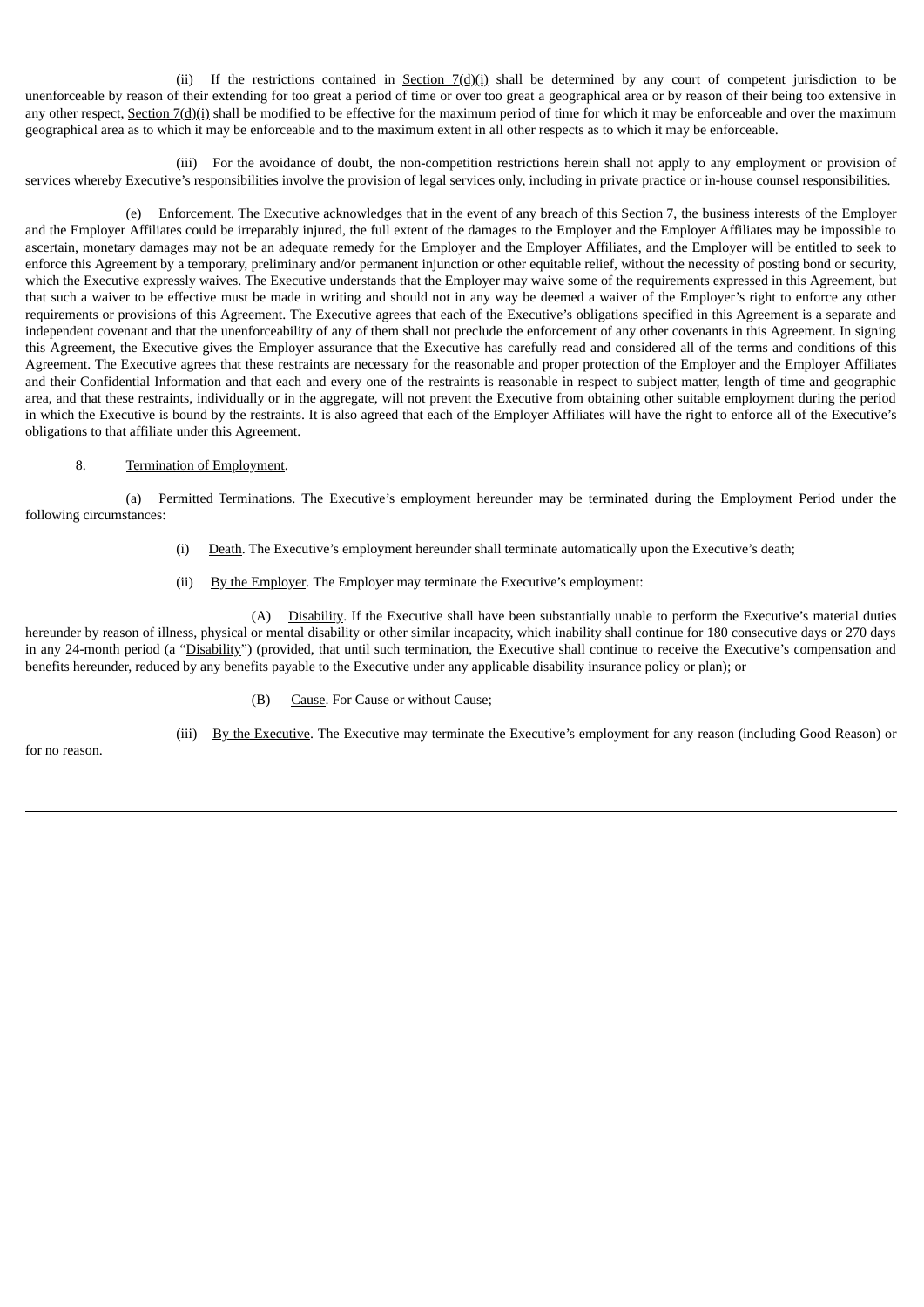(b) Termination. Any termination of the Executive's employment by the Employer or the Executive (other than because of the Executive's death) shall be communicated by written Notice of Termination to the other party hereto in accordance with Section 10 hereof. For purposes of this Agreement, a "Notice of Termination" shall mean a notice which shall indicate the specific termination provision in this Agreement relied upon, if any, and set forth in reasonable detail the facts and circumstances claimed to provide a basis for termination of the Executive's employment under the provision so indicated. Termination of the Executive's employment shall take effect on the Date of Termination. The Executive agrees, in the event of any dispute under  $Section 8(a)(ii)(A)$  as to whether a Disability exists, and if requested by the Employer, to submit to a physical examination by a licensed physician selected by mutual consent of the Employer and the Executive, the cost of such examination to be paid by the Employer. The written medical opinion of such physician shall be conclusive and binding upon each of the parties hereto as to whether a Disability exists and the date when such Disability arose. This Section shall be interpreted and applied so as to comply with the provisions of the Americans with Disabilities Act and any applicable state or local laws. For the purposes of this Agreement, a voluntary termination by the Executive upon the expiration of the Employment Period due to delivery of a nonrenewal notice by the Employer pursuant to Section 2 shall be treated as a termination by the Employer without Cause.

# 9. Compensation Upon Termination.

(a) Disability. If the Employer terminates the Executive's employment during the Employment Period because of the Executive's Disability pursuant to Section 8(a)(ii)(A), the Employer shall pay to the Executive (i) the Accrued Benefits; (ii) a pro rata portion (based on the number of days during the applicable fiscal period prior to the Date of Termination) of the Annual Bonus the Executive would have earned absent such termination, with such payment to be made based on actual performance and at the time bonus payments are made to executives of the Employer generally; (iii) any outstanding equity awards granted pursuant to Sections 5(c)(i)-(ii) that are subject solely to time-based vesting conditions shall immediately vest in full and any outstanding equity awards that are subject to performance-based vesting conditions shall vest based on target performance for the applicable performance period in which termination occurs; and (iv) the Executive shall be entitled to additional payments payable in equal installments in accordance with the Employer's normal payroll practices, equal to the total costs that would be incurred by the Executive to obtain and pay for continued coverage under the Employer's health insurance plans pursuant to COBRA for 18 months following the Date of Termination (the "Continued Coverage Payment"). Except as set forth herein, the Employer shall have no further obligation to the Executive under this Agreement.

(b) Death. If the Executive's employment is terminated during the Employment Period as a result of the Executive's death, the Employer shall pay to the Executive's legal representative or estate, and the Executive's legal representative or estate shall be entitled to, as applicable, (i) the amounts and acceleration of outstanding equity awards set forth in Section  $9(a)(i)$ -(iii) (excluding, for the avoidance of doubt, the Continued Coverage Payment under clause (iv)); and (ii) one times the Executive's Base Salary at the time of termination, payable in a lump sum. Except as set forth herein, the Employer shall have no further obligation to the Executive under this Agreement.

(c) Termination by the Employer for Cause or by the Executive without Good Reason. If, during the Employment Period, the Employer terminates the Executive's employment for Cause pursuant to Section  $B(a)(ii)(B)$  or the Executive terminates his employment without Good Reason, the Employer shall pay to the Executive the Accrued Benefits. Except as set forth herein, the Employer shall have no further obligations to the Executive under this Agreement.

(d) Termination by the Employer without Cause or by the Executive with Good Reason. Subject to Section  $9(e)$ , if the Employer terminates the Executive's employment during the Employment Period for a reason other than for Cause or if the Executive terminates his employment hereunder with Good Reason, (i) the Employer shall pay the Executive (A) the Accrued Benefits, (B) a pro rata portion (based on the number of days during the applicable fiscal period prior to the Date of Termination) of the Annual Bonus the Executive would have earned absent such termination, with such payment to be made based on actual performance and at the time bonus payments are made to executives of the Employer generally, (C) a lump sum equal to 1.5x the Executive's Target Annual Bonus for the year of termination, and (D) continued Base Salary for 18 months following the Date of Termination (the "Severance Period") payable in equal installments in accordance with the Employer's normal payroll practices (the "Cash Severance Payment"); (ii) (A) any outstanding equity awards granted pursuant to Section  $5(\zeta)(i)$  of this Agreement shall continue to vest during the Severance Period and (B) the Post-Merger Equity Awards shall immediately vest in full on the Date of Termination (without regard to any time-based or performance-based vesting conditions); (iii) the Executive shall be entitled to the Continued Coverage Payment; and (iv) the Executive shall be provided with executive outplacement with a provider of Executive's choice, up to a maximum of \$25,000. If a termination under this Section occurs within three years following the Executive's relocation to Phoenix, Arizona, pursuant to Section 4 of the Employment Agreement, the Employer shall provide Executive with a relocation package substantially similar to the estimated costs in Exhibit A.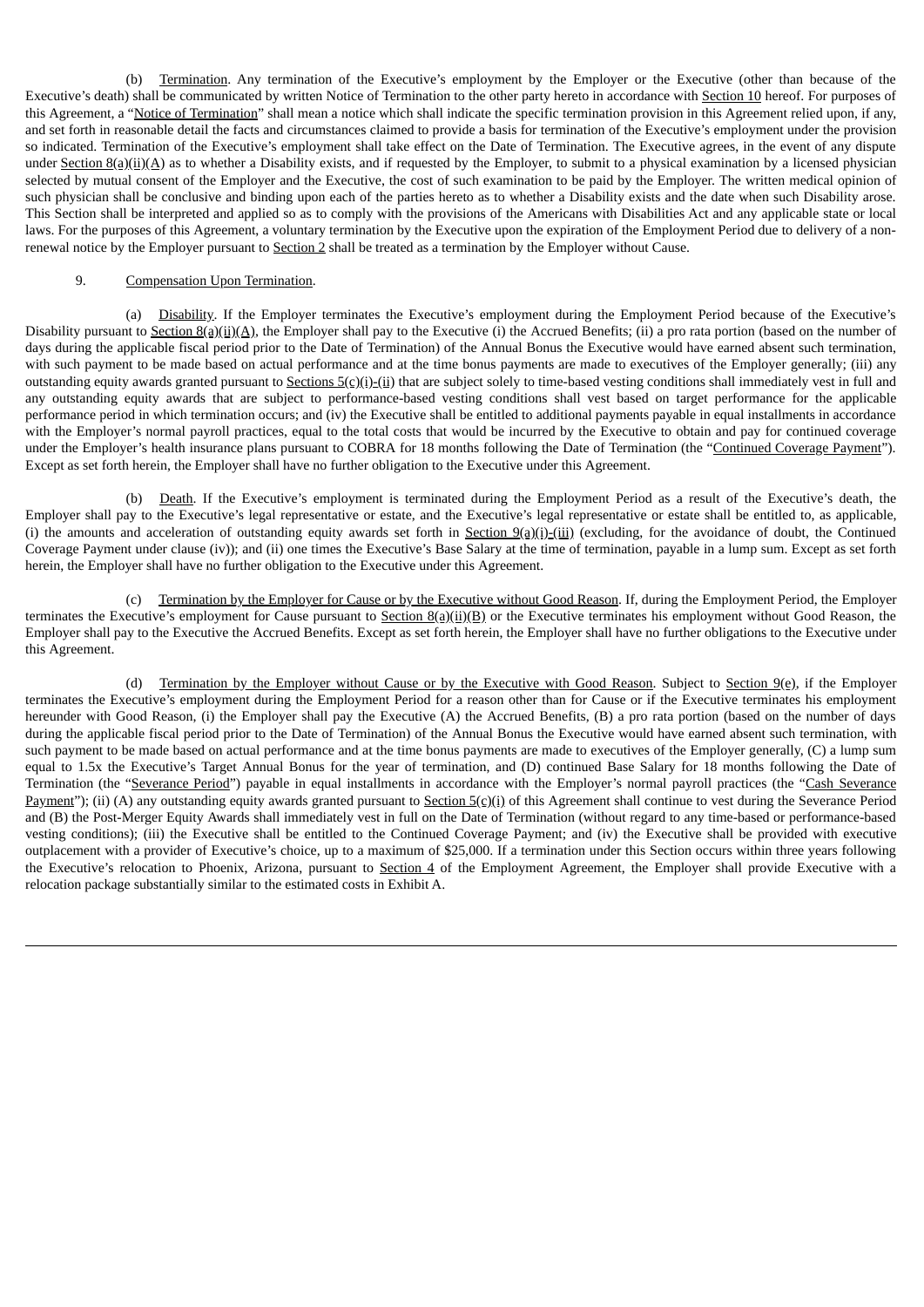### (e) Change in Control.

(i) Section 9(e)(ii) shall apply if there is (A) a termination of the Executive's employment by the Employer for a reason other than for Cause or due to the Executive's Disability or by the Executive for Good Reason, in either case, during the 30-month period following the Merger or 12-month period after any subsequent Change in Control; or (B) a termination of the Executive's employment by the Employer for a reason other than for Cause or due to the Executive's Disability prior to a Change in Control, if the termination was at the request of a third party or otherwise arose in anticipation of a Change in Control (a termination described in either clause (A) or clause (B), a "CIC Termination").

(ii) If any such CIC Termination occurs, the Executive shall receive the benefits set forth in Section 9(d), including for the avoidance of doubt, the accelerated vesting of his outstanding equity awards, except that (A) the Cash Severance Payment shall be equal to 1.5x the sum of the Executive's Base Salary at the rate in effect at the time of termination and the Executive's Target Bonus for the year of termination and, if such Change in Control is a "change in control event" under Section 409A of the Code (a "Qualifying CIC"), shall be paid in a lump sum; (B) the Continued Coverage Payment shall be equal to the total costs that would be incurred by the Executive to obtain and pay for continued coverage under the Employer's health insurance plans for 18 months following the CIC Termination and shall be paid in a lump sum; and (C) any outstanding equity awards granted pursuant to Section  $5(c)(i)$  shall immediately vest in full upon a CIC Termination (without regard to any time-based or performance-based vesting conditions). To the extent the Executive's CIC Termination is described in Section  $9(e)(i)(B)$  and the Change in Control is a Qualifying CIC, the incremental Cash Severance Payment and any unpaid Cash Severance Payment shall be paid in a lump sum.

(f) Release of Claims. As a condition to receiving the Severance Benefits, the Executive must execute a release of claims substantially in the form attached hereto as Exhibit B (the "Release"). To be eligible for Severance Benefits, the Executive must execute and deliver the Release, and such Release must become irrevocable, within 60 days of the Date of Termination. The Cash Severance Payment shall be made, and the continuing health insurance coverage shall commence, promptly after the Release becomes irrevocable; provided that to the extent the 60-day period spans two calendar years and to the extent required to comply with Code Section 409A, such payments shall be made or commence, as applicable, on the 60th day following the Date of Termination.

(g) No Offset. In the event of termination of his employment, the Executive shall be under no obligation to seek other employment and there shall be no offset against amounts due to him on account of any remuneration or benefits provided by any subsequent employment he may obtain. The Employer's obligation to make any payment pursuant to, and otherwise to perform its obligations under, this Agreement shall not be affected by any offset, counterclaim or other right that the Employer or any Employer Affiliate may have against him for any reason.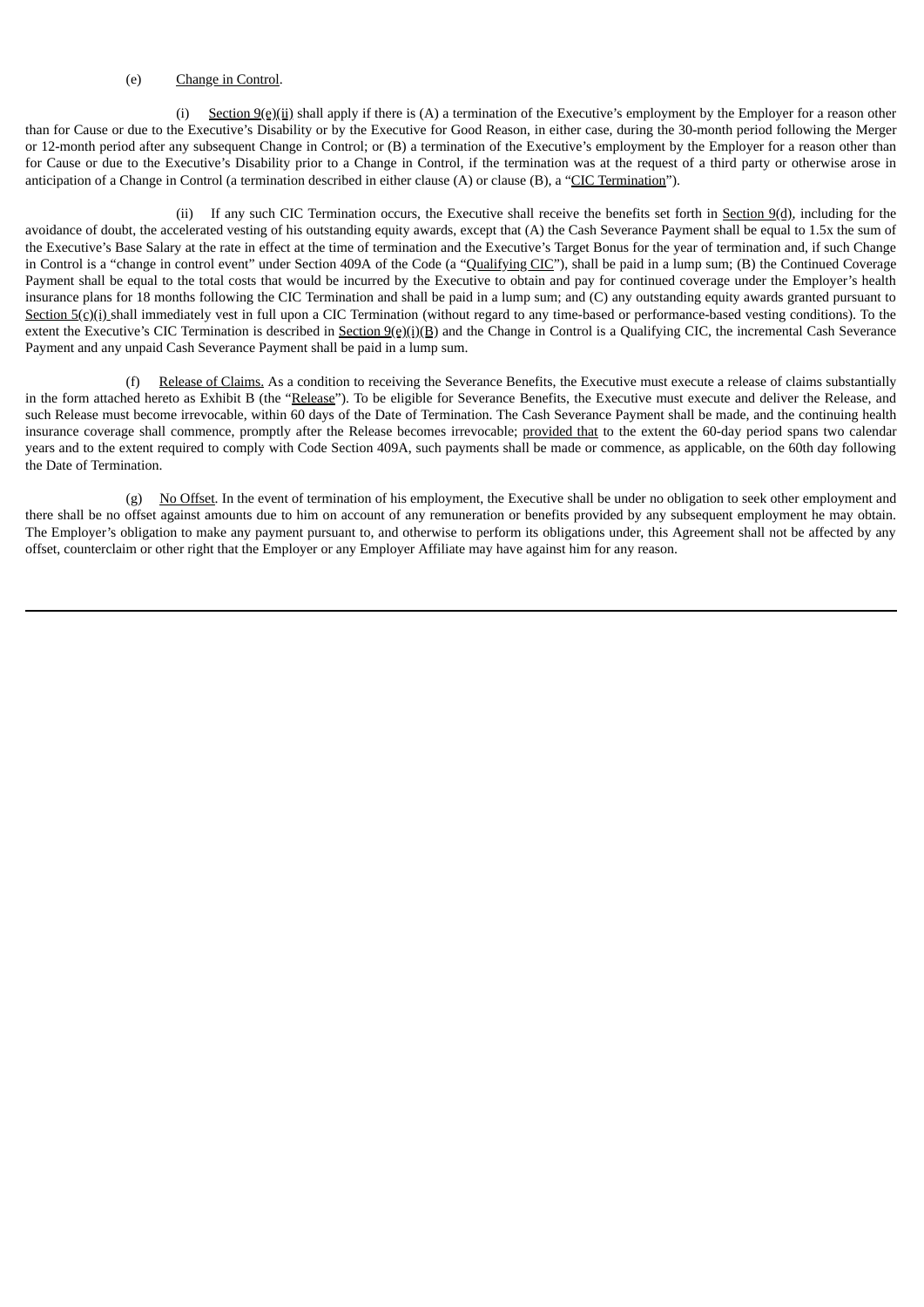10. Notices. All notices, demands, requests, or other communications which may be or are required to be given or made by any party to any other party pursuant to this Agreement shall be in writing and shall be hand delivered, mailed by first-class registered or certified mail, return receipt requested, postage prepaid, delivered by overnight air courier, or transmitted by facsimile transmission addressed as follows:

(i) If to the Employer:

WillScot Corporation 4646 E Van Buren St #400 Phoenix, AZ 85008 Attn: General Counsel & Secretary

(ii) If to the Executive:

Hezron Timothy Lopez To the address on file for Hezron Timothy Lopez with the Employer

With a copy (which shall not constitute notice) to:

Wayne Outten Outten & Golden LLP 685 Third Avenue, 25<sup>th</sup> Floor New York, NY 10017 wno@outtengolden.com

Each party may designate by notice in writing a new address to which any notice, demand, request or communication may thereafter be so given, served or sent. Each notice, demand, request, or communication that shall be given or made in the manner described above shall be deemed sufficiently given or made for all purposes at such time as it is delivered to the addressee (with the return receipt, the delivery receipt, confirmation of facsimile transmission or the affidavit of messenger being deemed conclusive but not exclusive evidence of such delivery) or at such time as delivery is refused by the addressee upon presentation.

11. Severability. The invalidity or unenforceability of any one or more provisions of this Agreement shall not affect the validity or enforceability of the other provisions of this Agreement, which shall remain in full force and effect.

12. Effect on Other Agreements. The provisions of this Agreement shall supersede the terms of any plan, policy, agreement, award or other arrangement of the Employer (whether entered into before or after the date hereof) to the extent application of the terms of this Agreement is more favorable to the Executive.

13. Survival. It is the express intention and agreement of the parties hereto that the provisions of Sections 7, 9, 10, 14, 15, 17, 18, 20, 21, 23 and 24 hereof and this Section 13 shall survive the termination of employment of the Executive. In addition, all obligations of the Employer to make payments hereunder shall survive any termination of this Agreement on the terms and conditions set forth herein.

14. Assignment. The rights and obligations of the parties to this Agreement shall not be assignable or delegable, except that (i) in the event of the Executive's death, the personal representative or legatees or distributees of the Executive's estate, as the case may be, shall have the right to receive any amount owing and unpaid to the Executive hereunder and (ii) the rights and obligations of the Employer hereunder shall be assignable and delegable in connection with any subsequent merger, consolidation, sale of all or substantially all of the assets or equity interests of the Employer or similar transaction involving the Employer or a successor corporation. The Employer shall require any successor to the Employer to expressly assume and agree to perform this Agreement in the same manner and to the same extent that the Employer would be required to perform it if no such succession had taken place.

15. Binding Effect. Subject to any provisions hereof restricting assignment, this Agreement shall be binding upon the parties hereto and shall inure to the benefit of the parties and their respective heirs, devisees, executors, administrators, legal representatives, successors and assigns.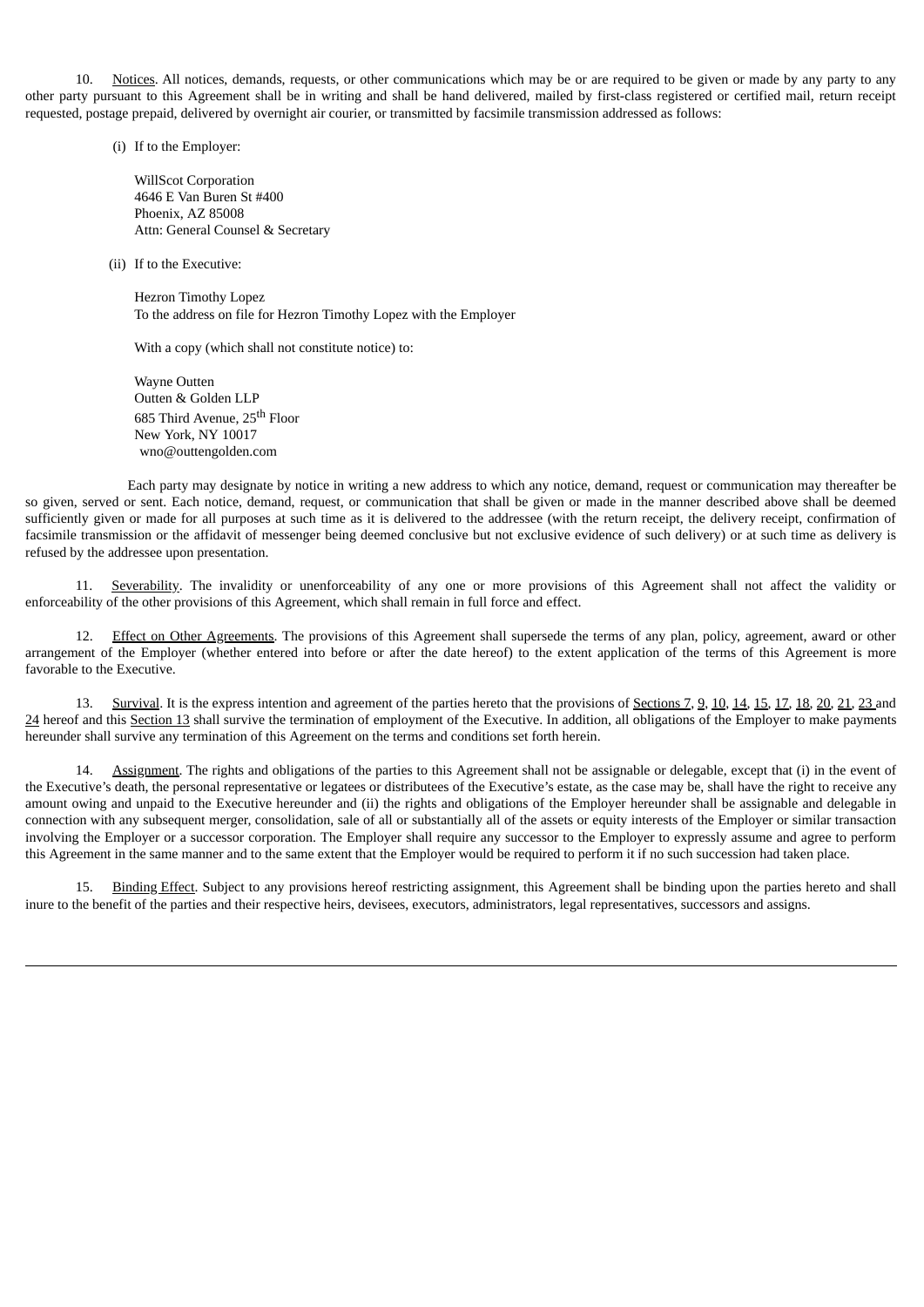16. Amendment; Waiver. This Agreement shall not be amended, altered or modified except by an instrument in writing duly executed by the party against whom enforcement is sought. Neither the waiver by either of the parties hereto of a breach of or a default under any of the provisions of this Agreement, nor the failure of either of the parties, on one or more occasions, to enforce any of the provisions of this Agreement or to exercise any right or privilege hereunder, shall thereafter be construed as a waiver of any subsequent breach or default of a similar nature, or as a waiver of any such provisions, rights or privileges hereunder.

17. Headings. Section and subsection headings contained in this Agreement are inserted for convenience of reference only, shall not be deemed to be a part of this Agreement for any purpose, and shall not in any way define or affect the meaning, construction or scope of any of the provisions hereof.

18. Governing Law. This Agreement, the rights and obligations of the parties hereto, and any claims or disputes relating thereto, shall be governed by and construed in accordance with the laws of the State of Delaware (but not including any choice of law rule thereof that would cause the laws of another jurisdiction to apply). In the event of a dispute concerning or arising out of this Agreement the prevailing party (meaning the party who received substantially all of the relief sought) in such action will be reimbursed by the other party for all costs (including, without limitation, reasonable attorneys' fees) incurred in connection with any such action.

19. Entire Agreement. This Agreement constitutes the entire agreement between the parties respecting the employment of the Executive, there being no representations, warranties or commitments except as set forth herein and supersedes the Employment Agreement.

20. Counterparts. This Agreement may be executed in two counterparts, each of which shall be an original and all of which shall be deemed to constitute one and the same instrument. This Agreement may be executed using a secure electronic signature program (such as Docusign), which shall be deemed to constitute original signatures.

21. Withholding. The Employer may withhold from any benefit payment under this Agreement all federal, state, city or other taxes as shall be required pursuant to any law or governmental regulation or ruling; provided that any withholding obligation arising in connection with the exercise of a stock option or the transfer of stock or other property shall be satisfied through withholding an appropriate number of shares of stock or appropriate amount of such other property.

22. Section 409A. The intent of the parties is that payments and benefits under this Agreement comply with Section 409A of the Code and the regulations and guidance promulgated thereunder (collectively "Code Section 409A") and, accordingly, to the maximum extent permitted, this Agreement shall be interpreted to be in compliance therewith. If the Executive notifies the Employer (with specificity as to the reason therefor) that the Executive believes that any provision of this Agreement (or of any award of compensation, including equity compensation or benefits) would cause the Executive to incur any additional tax or interest under Code Section 409A and the Employer concurs with such belief or the Employer (without any obligation whatsoever to do so) independently makes such determination, the Employer shall, after consulting with the Executive, reform such provision to attempt to comply with Code Section 409A through good faith modifications to the minimum extent reasonably appropriate to conform with Code Section 409A. To the extent that any provision hereof is modified in order to comply with Code Section 409A, such modification shall be made in good faith and shall, to the maximum extent reasonably possible, maintain the original intent and economic benefit to the Executive and the Employer of the applicable provision without violating the provisions of Code Section 409A. In no event whatsoever shall the Employer be liable for any additional tax, interest or penalty that may be imposed on the Executive by Code Section 409A or damages for failing to comply with Code Section 409A. With respect to any payment or benefit considered to be nonqualified deferred compensation under Code Section 409A, a termination of employment shall not be deemed to have occurred for purposes of any provision of this Agreement providing for the payment of any amounts or benefits upon or following a termination of employment unless such termination is also a "separation from service" within the meaning of Code Section 409A and, for purposes of any such provision of this Agreement, references to a "termination," "termination of employment" or like terms shall mean "separation from service." Notwithstanding anything to the contrary in this Agreement, if the Executive is deemed on the date of termination to be a "specified employee" within the meaning of that term under Code Section 409A(a)(2)(B), then with regard to any payment or the provision of any benefit that is considered nonqualified deferred compensation under Code Section 409A payable on account of a "separation from service," such payment or benefit shall not be made or provided until the date which is the earlier of (A) the expiration of the six (6)-month period measured from the date of such "separation from service" of the Executive, and (B) the date of the Executive's death, to the extent required under Code Section 409A. Upon the expiration of the foregoing delay period, all payments and benefits delayed pursuant to this Section 22 (whether they would have otherwise been payable in a single sum or in installments in the absence of such delay) shall be paid or reimbursed to the Executive in a lump sum, and any remaining payments and benefits due under this Agreement shall be paid or provided in accordance with the normal payment dates specified for them herein. To the extent that reimbursements or other in-kind benefits under this Agreement constitute "nonqualified deferred compensation" for purposes of Code Section 409A, (A) all expenses or other reimbursements hereunder shall be made on or prior to the last day of the taxable year following the taxable year in which such expenses were incurred by the Executive, (B) any right to reimbursement or inkind benefits shall not be subject to liquidation or exchange for another benefit, and (C) no such reimbursement, expenses eligible for reimbursement, or inkind benefits provided in any taxable year shall in any way affect the expenses eligible for reimbursement, or in-kind benefits to be provided, in any other taxable year. For purposes of Code Section 409A, the Executive's right to receive any installment payments pursuant to this Agreement shall be treated as a right to receive a series of separate and distinct payments. Whenever a payment under this Agreement specifies a payment period with reference to a number of days, the actual date of payment within the specified period shall be within the sole discretion of the Employer. Notwithstanding any other provision of this Agreement to the contrary, in no event shall any payment under this Agreement that constitutes "nonqualified deferred compensation" for purposes of Code Section 409A be subject to offset by any other amount unless otherwise permitted by Code Section 409A.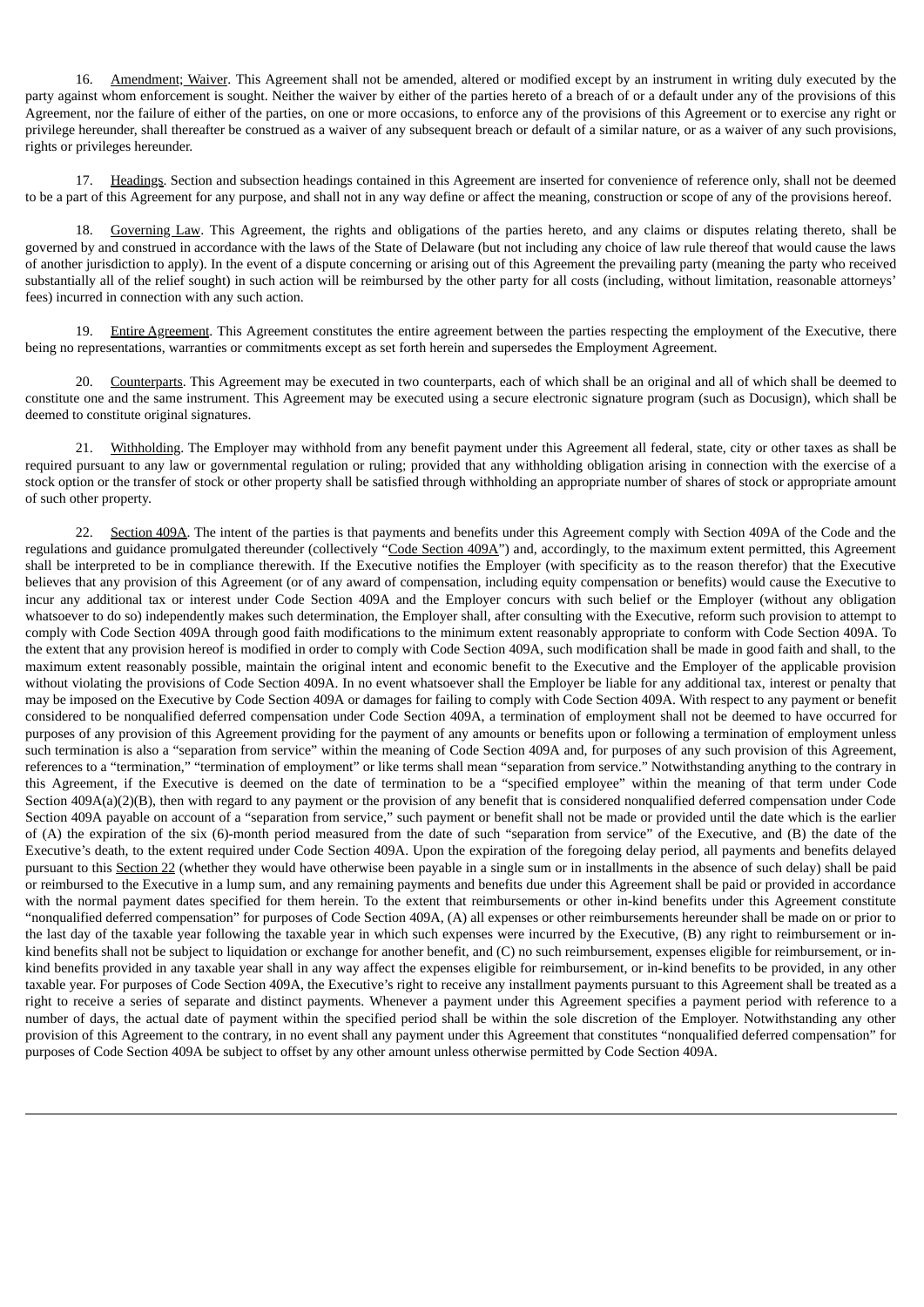### 23. Section 280G.

(ii) Notwithstanding any other provision of this Agreement or any other plan, arrangement or agreement to the contrary, if any of the payments or benefits provided or to be provided by the Employer or its affiliates to the Executive or for the Executive's benefit pursuant to the terms of this Agreement or otherwise ("Covered Payments") constitute "parachute payments" within the meaning of Section 280G of the Code and would, but for this Section 23 be subject to the excise tax imposed under Section 4999 of the Code (or any successor provision thereto) or any similar tax imposed by state or local law or any interest or penalties with respect to such taxes (collectively, the "Excise Tax"), then prior to making the Covered Payments, a calculation shall be made comparing (i) the Net Benefit (as defined below) to the Executive of the Covered Payments after payment of the Excise Tax to (ii) the Net Benefit to the Executive if the Covered Payments are limited to the extent necessary to avoid being subject to the Excise Tax. Only if the amount calculated under (i) above is less than the amount under (ii) above will the Covered Payments be reduced to the minimum extent necessary to ensure that no portion of the Covered Payments is subject to the Excise Tax. "Net Benefit" shall mean the present value of the Covered Payments net of all federal, state, local, foreign income, employment and excise taxes. The calculation shall take into consideration all available exemptions, including to what extent (if any) to what extent (if any) such payment or benefits or portions thereof may properly be treated as "reasonable compensation for personal services rendered" by the Executive before, or after, the Change of Control, within the meaning of Code Section 280G(b)(4) and the regulations issued thereunder, including, without limitation, the valuation of the Executive's obligations under Section 7 hereof and any other covenants to refrain from performing services.

(a) The Covered Payments shall be reduced in a manner that maximizes the Executive's economic position. In applying this principle, the reduction shall be made in a manner consistent with the requirements of Section 409A of the Code, and where two economically equivalent amounts are subject to reduction but payable at different times, such amounts shall be reduced on a pro rata basis but not below zero.

(b) Any determination required under this Section 23 shall be made in writing in good faith by an independent accounting firm selected by the Employer that is reasonably acceptable to the Executive (the "Accountants") which shall provide detailed supporting calculations to the Employer and the Executive as requested by the Employer or the Executive. The Employer and the Executive shall provide the Accountants with such information and documents as the Accountants may reasonably request in order to make a determination under this Section 23. For purposes of making the calculations and determinations required by this Section 23, the Accountants may rely on reasonable, good faith assumptions and approximations concerning the application of Section 280G and Section 4999 of the Code. The Accountants' determinations shall be final and binding on the Employer and the Executive. The Employer shall be responsible for all reasonable and customary fees and expenses incurred by the Accountants in connection with the calculations required by this Section 23.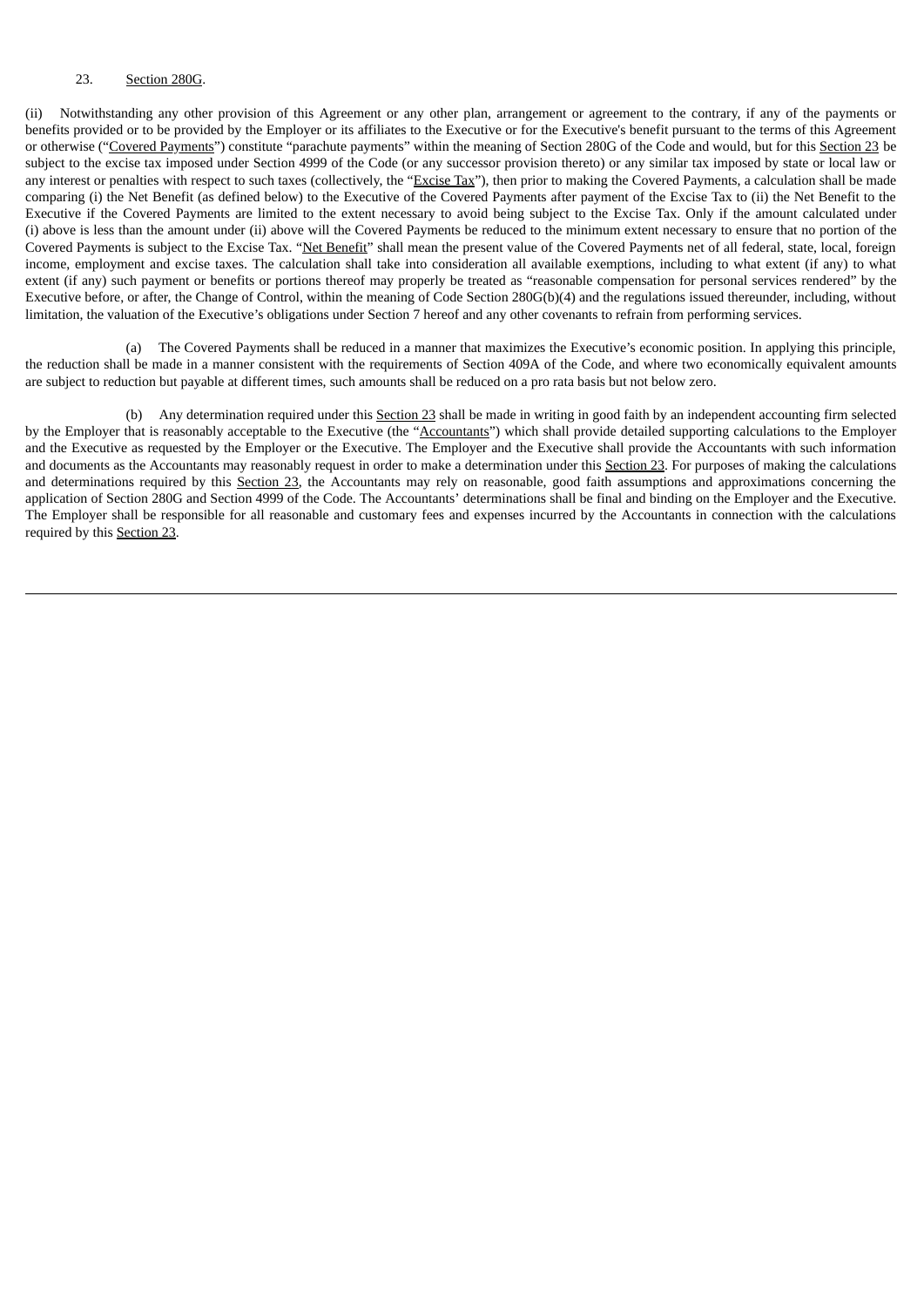24. Indemnification. Employer hereby agrees to indemnify the Executive and provide Directors & Officers Liability Insurance ("D&O Insurance") coverage to the Executive, in each case, on terms and conditions no less favorable than those provided to members of the Board and other executive officers.

# 25. Definitions.

"Accrued Benefits" means (i) Base Salary through the Date of Termination; (ii) accrued and unused vacation pay; (iii) any earned but unpaid Annual Bonus; (iv) any amounts owing to the Executive for reimbursement of expenses properly incurred by the Executive prior to the Date of Termination and which are reimbursable in accordance with Section 6; and (v) any other benefits or amounts due and owing to the Executive under the terms of any plan, program or arrangement of the Employer. Amounts payable pursuant to the clauses (i) – (iii) shall be paid promptly after the Date of Termination and all other amounts will be paid in accordance with the terms of the applicable plan, program or arrangement (as modified by this Agreement).

#### "Board" means the Board of Directors of the Employer.

"Business" means the provision of (i) specialty rental services providing innovative modular space and portable storage solutions across North America and the UK, and (ii) modular space for the construction, education, health care, government, retail, commercial, transportation, security, retail and energy sectors.

"Cause" shall be limited to the following events (i) the Executive's conviction of, or plea of nolo contendere to, a felony (other than in connection with a traffic violation) under any state or federal law; (ii) the Executive's failure to substantially perform his essential job functions hereunder after receipt of written notice from the Employer requesting such performance; (iii) a material act of fraud or material misconduct with respect, in each case, to the Employer, by the Executive; (iv) any material misconduct by the Executive that could be reasonably expected to damage the reputation or business of the Employer or any Employer Affiliate; or (v) the Executive's material violation of a material written policy of the Employer. Anything herein to the contrary notwithstanding, the Executive shall not be terminated for Cause hereunder unless (A) written notice stating the basis for the termination is provided to the Executive, (B) as to clauses (ii), (iii), (iv) or (v) of this paragraph, the Executive is given 30 days to cure the neglect or conduct that is the basis of such claim (it being understood that any errors in expense reimbursement may be cured by repayment), and (C) if the Executive fails to cure such neglect or conduct, there is a vote of a majority of the members of the Board to terminate the Executive for Cause.

"Change in Control" For the purposes of this Agreement, "Change in Control" means the occurrence of any one of the following events:

(i) During any twenty-four (24) month period, individuals who, as of the beginning of such period, constitute the Board (the "Incumbent Directors") cease for any reason to constitute at least a majority of the Board, provided that any person becoming a director subsequent to the beginning of such period whose election or nomination for election was approved by a vote of at least a majority of the Incumbent Directors then on the Board (either by a specific vote or by approval of the proxy statement of the Employer in which such person is named as a nominee for director, without written objection to such nomination) shall be an Incumbent Director; provided, however, that no individual initially elected or nominated as a director of the Employer as a result of an actual or threatened election contest with respect to directors or as a result of any other actual or threatened solicitation of proxies by or on behalf of any person other than the Board shall be deemed to be an Incumbent Director;

(ii) Any "person" (as such term is defined in the Securities Exchange Act of 1934, as amended (the "Exchange Act") and as used in Sections 13(d)(3) and 14(d)(2) of the Exchange Act) is or becomes a "beneficial owner" (as defined in Rule 13d-3 under the Exchange Act), directly or indirectly, of securities of the Employer representing 35% or more of the combined voting power of the Employer's then outstanding securities eligible to vote for the election of the Board (the "Employer Voting Securities"); provided, however, that the event described in this paragraph (ii) shall not be deemed to be a Change in Control by virtue of any of the following acquisitions: (A) by the Employer or any Subsidiary; (B) by any employee benefit plan (or related trust) sponsored or maintained by the Employer or any subsidiary; (C) by any underwriter temporarily holding securities pursuant to an offering of such securities; (D) pursuant to a Non-Qualifying Transaction, as defined in paragraph (iii), or (E) by any person of Employer Voting Securities from the Employer, if a majority of the Incumbent Board approves in advance the acquisition of beneficial ownership of 35% or more of Employer Voting Securities by such person;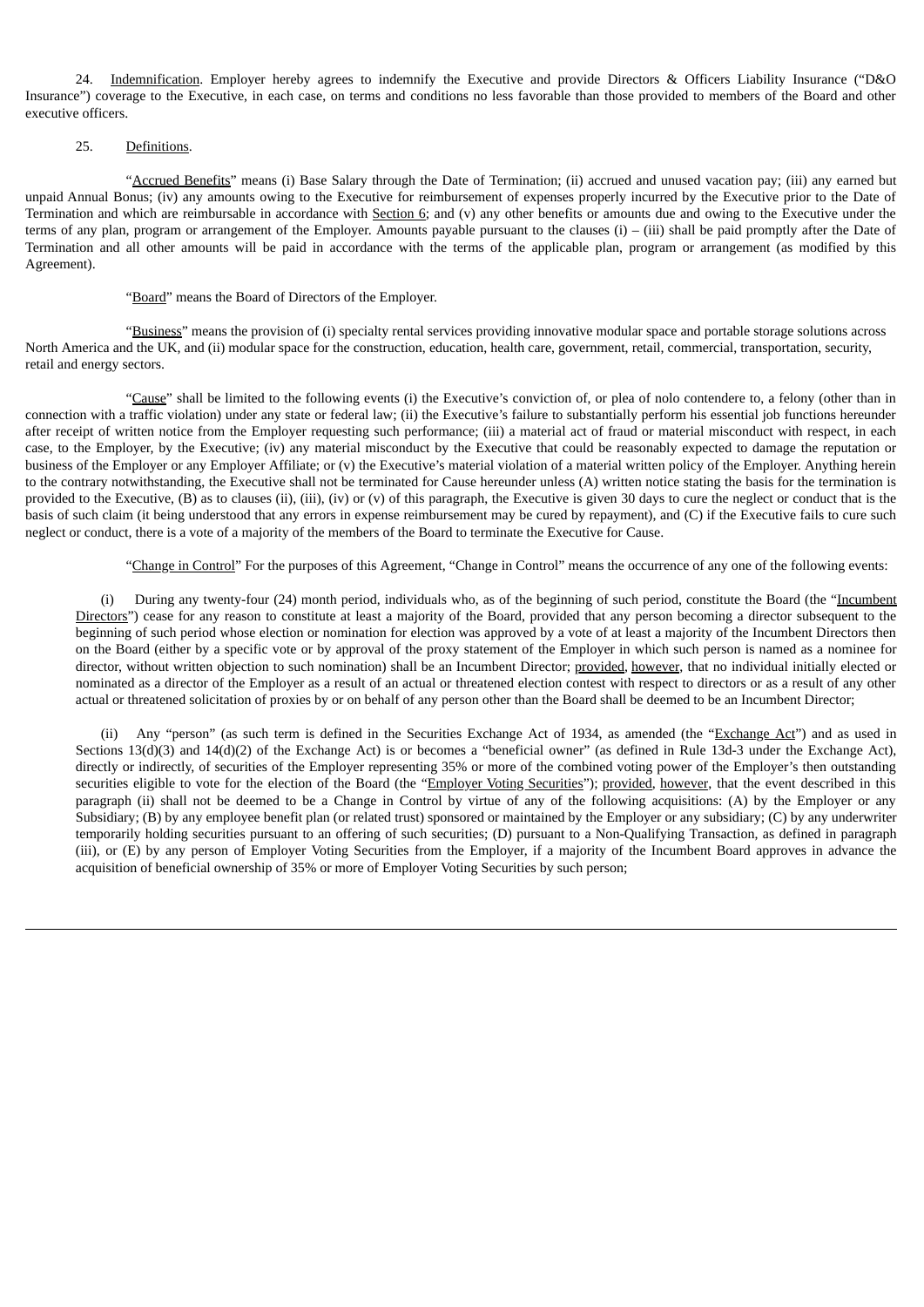(iii) The consummation of a merger, consolidation, statutory share exchange or similar form of corporate transaction involving the Employer or any of its subsidiaries that requires the approval of the Employer's stockholders, whether for such transaction or the issuance of securities in the transaction (a "Business Combination"), unless immediately following such Business Combination: (A) more than 50% of the total voting power of (1) the corporation resulting from such Business Combination (the "Surviving Corporation"), or (2) if applicable, the ultimate parent corporation that directly or indirectly has beneficial ownership of 100% of the voting securities eligible to elect directors of the Surviving Corporation (the "Parent Corporation"), is represented by Employer Voting Securities that were outstanding immediately prior to such Business Combination (or, if applicable, is represented by shares into which such Employer Voting Securities were converted pursuant to such Business Combination), and such voting power among the holders thereof is in substantially the same proportion as the voting power of such Employer Voting Securities among the holders thereof immediately prior to the Business Combination; (B) no person (other than any employee benefit plan (or related trust) sponsored or maintained by the Surviving Corporation or the Parent Corporation), is or becomes the beneficial owner, directly or indirectly, of 35% or more of the total voting power of the outstanding voting securities eligible to elect directors of the Parent Corporation (or, if there is no Parent Corporation, the Surviving Corporation) and (C) at least a majority of the members of the board of directors of the Parent Corporation (or, if there is no Parent Corporation, the Surviving Corporation) following the consummation of the Business Combination were Incumbent Directors at the time of the Board's approval of the execution of the initial agreement providing for such Business Combination (any Business Combination which satisfies all of the criteria specified in (A), (B) and (C) above shall be deemed to be a "Non**-**Qualifying Transaction"); or

(iv) The consummation of a sale of all or substantially all of the Employer's assets or the stockholders of the Employer approve a plan of complete liquidation or dissolution of the Employer.

Notwithstanding the foregoing, a Change in Control shall not be deemed to occur solely because any person acquires beneficial ownership of more than 35% of the Employer Voting Securities as a result of the acquisition of Employer Voting Securities by the Employer which reduces the number of Employer Voting Securities outstanding; provided, that if after such acquisition by the Employer such person becomes the beneficial owner of additional Employer Voting Securities that increases the percentage of outstanding Employer Voting Securities beneficially owned by such person, a Change in Control of the Employer shall then occur.

Solely with respect to any award that constitutes "deferred compensation" subject to Section 409A of the Code and that is payable on account of a Change in Control (including any installments or stream of payments that are accelerated on account of a Change in Control), a Change in Control shall occur only if such event also constitutes a "change in the ownership", "change in effective control", and/or a "change in the ownership of a substantial portion of assets" of the Employer as those terms are defined under Treasury Regulation §1.409A-3(i)(5), but only to the extent necessary to establish a time or form of payment that complies with Section 409A of the Code, without altering the definition of Change in Control for purposes of determining whether rights to such award have become vested or otherwise unconditional upon the Change in **Control** 

"Code" means the Internal Revenue Code of 1986, as amended, and the regulations and guidance promulgated thereunder.

"Date of Termination" means (i) if the Executive's employment is terminated by the Executive's death, the date of the Executive's death; (ii) if the Executive's employment is terminated because of the Executive's Disability, 30 days after Notice of Termination, provided that the Executive shall not have returned to the performance of the Executive's duties on a full-time basis during such 30-day period; or (iii) if the Executive's employment is terminated by the Employer pursuant to Section  $B(q)$ (ii)(B) or by the Executive pursuant to Section  $B(q)$ (iii), the date specified in the Notice of Termination, which may not be less than 60 days after the Notice of Termination in the event the Employer is terminating the Executive without Cause or the Executive is terminating employment without Good Reason.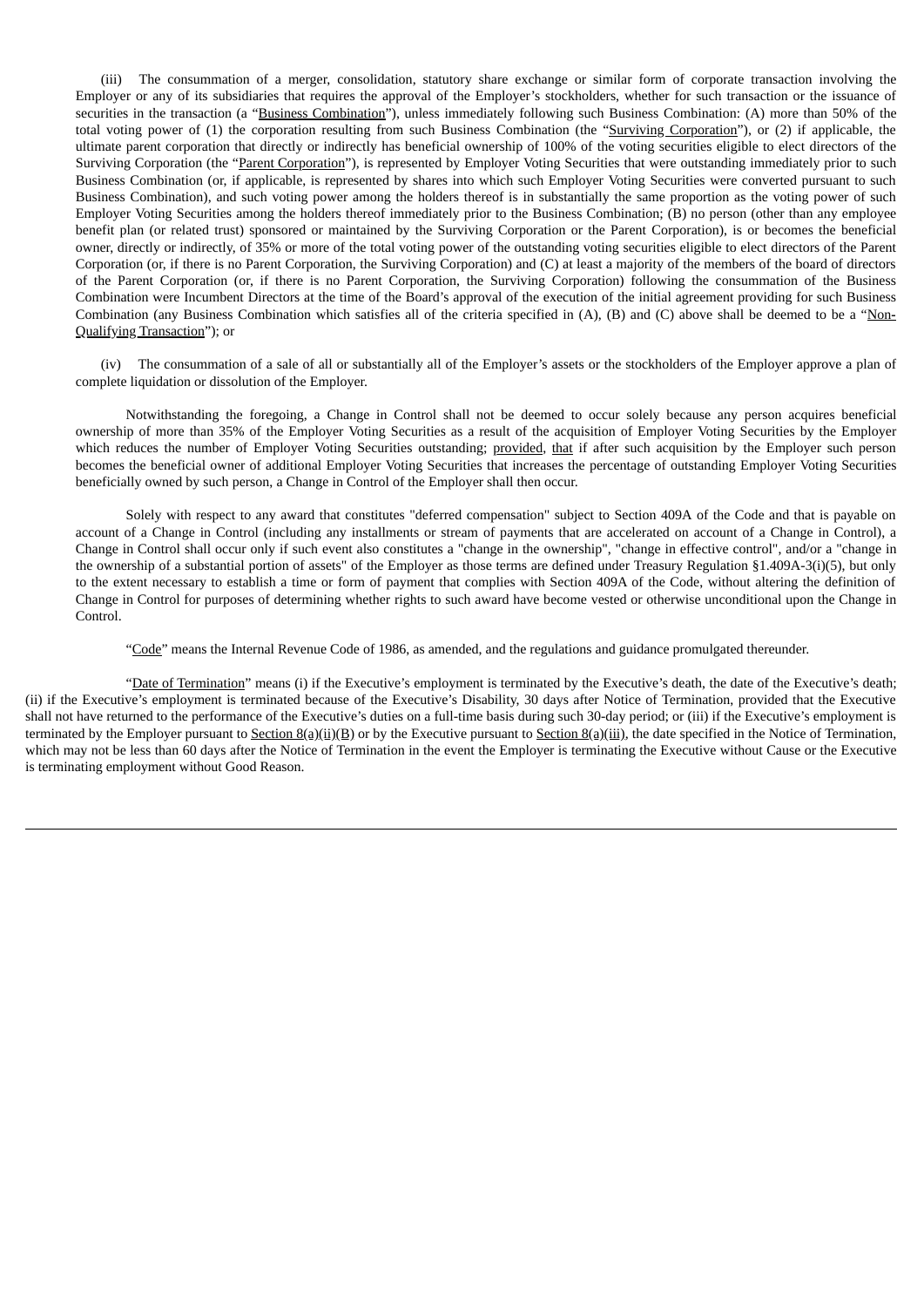"Employer Affiliate" means any entity controlled by, in control of, or under common control with, the Employer.

"Employer Confidential Information" means information known to the Executive to constitute trade secrets or proprietary information belonging to the Employer or other confidential financial information, operating budgets, strategic plans research methods, personnel data, projects or plans, or non-public information regarding the terms of any existing or pending lending transaction between Employer and an existing or pending client or customer (as the phrase "client or customer" is defined in Section  $7(d)(i)$  hereof), in each case, received by the Executive in the course of his employment by the Employer or in connection with his duties with the Employer. Notwithstanding anything to the contrary contained herein, the general skills, knowledge and experience gained during the Executive's employment with the Employer, information publicly available or generally known within the industry or trade in which the Employer competes and information or knowledge possessed by the Executive prior to his employment by the Employer, shall not be considered Employer Confidential Information.

"Good Reason" means, unless otherwise agreed to in writing by the Executive, (i) any material diminution or adverse change in the Executive's title(s); (ii) reduction in the Executive's Base Salary or Target Bonus; (iii) a failure to grant the Executive, in any consecutive 12 month period, long term incentive equity awards having a grant date fair value (as determined by the Committee in good faith) of at least \$1,000,000; (iv) a requirement that the Executive report to someone other than the Employer's Chief Executive Officer; (v) a material diminution in the Executive's authority, responsibilities or duties or material interference with the Executive's carrying out his duties; (vi) the assignment of duties inconsistent with the Executive's position or status with the Employer as of the date hereof; (vii) a relocation of the Executive's primary place of employment to a location more than 50 miles from the Employer's executive headquarters; or (viii) any action or inaction by the Employer that constitutes a material breach of the terms of this Agreement. In order to invoke a termination for Good Reason, (A) the Executive must give written notice of the occurrence of an event of Good Reason within 60 days of its occurrence, (B) the Employer must fail to cure such event within 30 days of such notice, and (C) the Executive must terminate employment within 10 days of the expiration of such cure period.

"Non-Compete Period" means the period commencing on the date hereof and ending eighteen months after the earlier of the expiration of the Employment Period or the Executive's Date of Termination.

"Post-Merger Equity Awards" means (a) the equity award granted in connection with the Merger with a target grant value of \$212,500, 60% of which is in the form of PSUs vesting over three years and 40% of which is in the form of RSUs vesting ratably over four years, consistent with the terms and conditions of the Plan and applicable award agreements, and (b) any outstanding annual equity awards granted during the 24-month period following the Merger, pursuant to Section 5(c)(i) of the Employment Agreement.

[SIGNATURE PAGE FOLLOWS]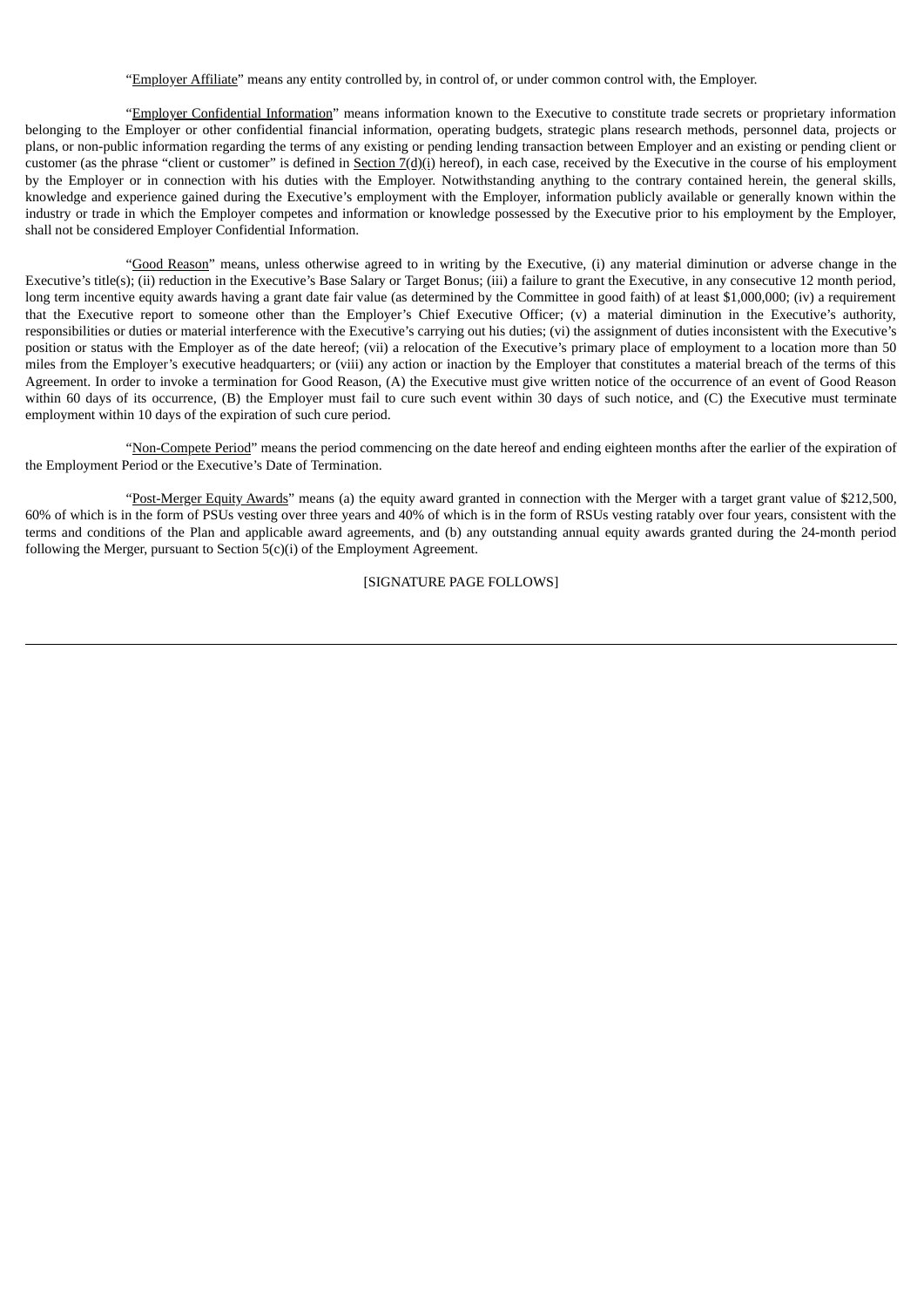IN WITNESS WHEREOF, the undersigned have duly executed and delivered this Agreement, or have caused this Agreement to be duly executed and delivered on their behalf.

# WILLSCOT MOBILE MINI HOLDINGS CORP.

| By:              | /s/ Brad Soultz                               |  |
|------------------|-----------------------------------------------|--|
| Date:            | 6/6/2022                                      |  |
| Name:<br>Title:  | <b>Brad Soultz</b><br>Chief Executive Officer |  |
| <b>EXECUTIVE</b> |                                               |  |
| By:              | /s/ Hezron Timothy Lopez                      |  |
| Date:<br>Name:   | 6/6/2022<br><b>Hezron Timothy Lopez</b>       |  |

*Signature page to Hezron Lopez Amended and Restated Employment Agreement*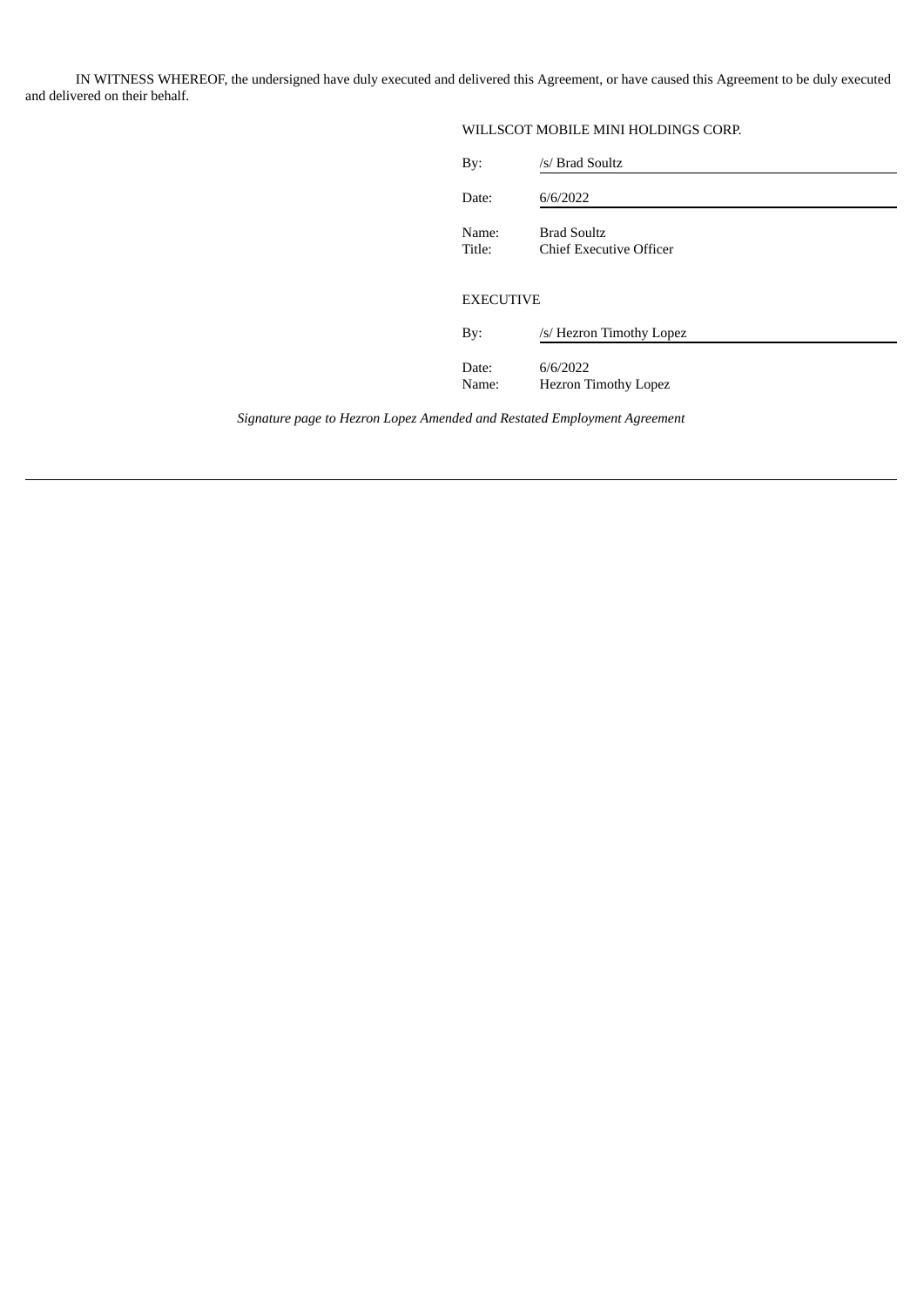# **EXHIBIT A**

# **RELOCATION PACKAGE**

| Home Finding - 4 nights/ 5 days                                                                                                     |  |  |
|-------------------------------------------------------------------------------------------------------------------------------------|--|--|
| <b>HF Trip - Airfare</b>                                                                                                            |  |  |
| Roundtrip airfare for employee and spouse and children                                                                              |  |  |
| <b>HF</b> - Hotel                                                                                                                   |  |  |
| Maximum of 4 nights                                                                                                                 |  |  |
| <b>HF Trip - Meals</b>                                                                                                              |  |  |
| Maximum of 5 days for employee and family                                                                                           |  |  |
| <b>HF Trip - Transportation</b>                                                                                                     |  |  |
| Maximum of 5 days                                                                                                                   |  |  |
| <b>Spouse Counseling</b>                                                                                                            |  |  |
| <b>Home Sale Assistance - BVO</b>                                                                                                   |  |  |
| <b>Home Purchase Assistance</b>                                                                                                     |  |  |
| <b>Household Goods Shipment</b>                                                                                                     |  |  |
| <b>Storage-In-Transit</b>                                                                                                           |  |  |
| <b>Auto Transport</b>                                                                                                               |  |  |
| 2 cars                                                                                                                              |  |  |
| <b>Full Unpack White Glove service</b>                                                                                              |  |  |
| <b>Temporary Living - Lodging</b>                                                                                                   |  |  |
| Maximum of 90 days                                                                                                                  |  |  |
| <b>Temp Living Meals</b>                                                                                                            |  |  |
| <b>Temp Living Return Trips 4</b>                                                                                                   |  |  |
| <b>Temporary Living - Transportation</b>                                                                                            |  |  |
| Maximum of 30 days                                                                                                                  |  |  |
| <b>School Assistance with an in person Destination Service Partner</b>                                                              |  |  |
| Trip for spouse and children to view schools                                                                                        |  |  |
| <b>Final Move Trip</b>                                                                                                              |  |  |
| <b>Final Move Trip - Airfare/Mileage</b>                                                                                            |  |  |
| One-way airfare for employee and three dependents                                                                                   |  |  |
| Final Move Trip - Meals                                                                                                             |  |  |
| <b>Final Move Trip - Transportation</b>                                                                                             |  |  |
| To and from airport                                                                                                                 |  |  |
| Reimbursement of reasonable and customary expenses associated with business travel between Baltimore and Phoenix and accommodations |  |  |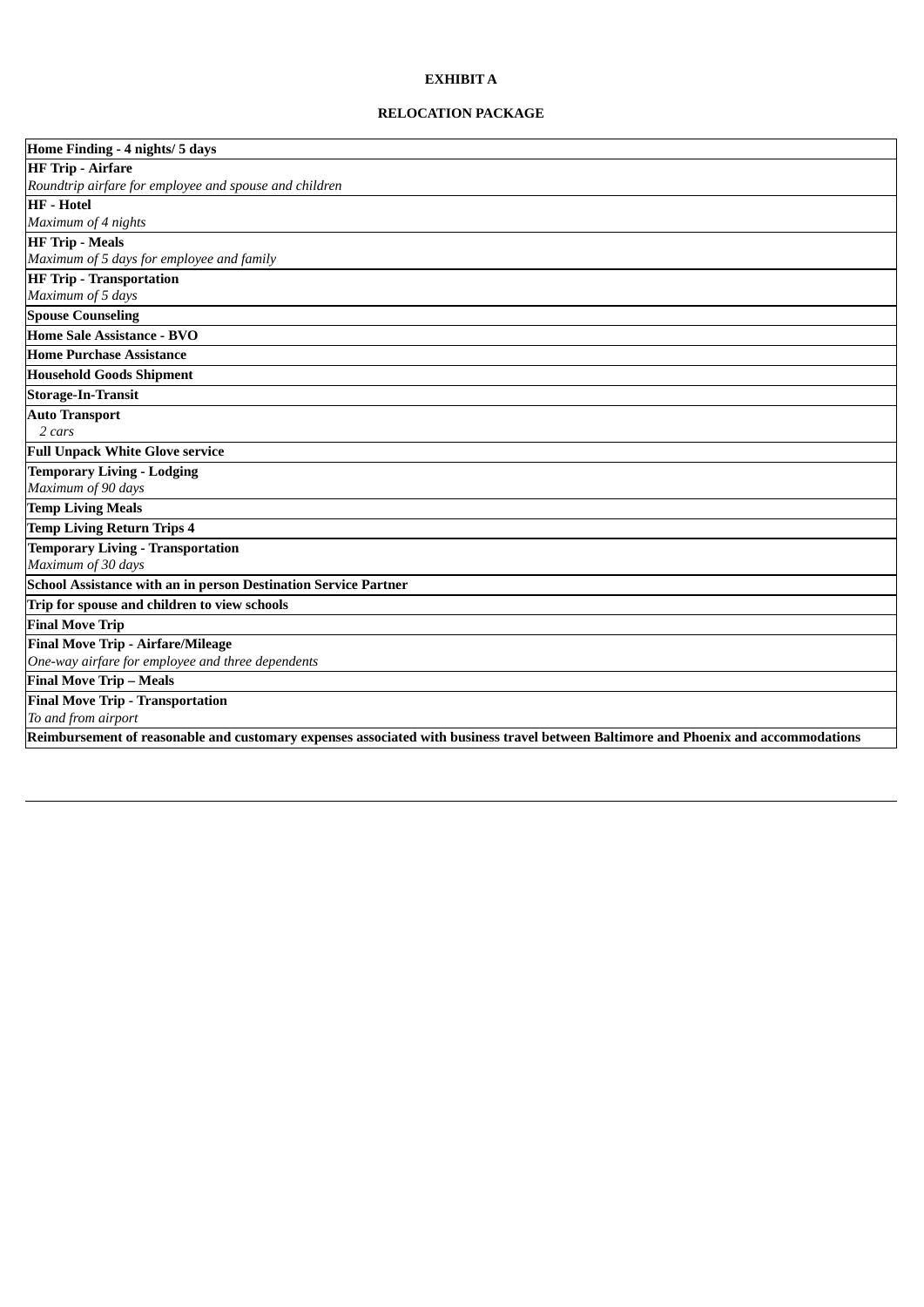### **EXHIBIT B**

#### **FORM OF RELEASE**

This Confidential Separation and Release Agreement ("*Agreement*") is between Hezron Timothy Lopez ("*Employee*") and WillScot Mobile Mini Holdings Corp. (the "*Company*") (hereinafter the "*parties*"), and is entered into as of . This Agreement will not become effective until the expiration of seven (7) days from Employee's execution of this Agreement (the "*Effective Date*")*.*

WHEREAS, Employee has been employed by Company and is a party to that certain Employment Agreement dated , 20 Date (the *"Employment Agreement"*).

WHEREAS, the Employee's employment with Company was terminated effective as of , 20 (the "*Termination Date*")*;*

WHEREAS, Company and Employee desire to avoid disputes and/or litigation regarding Employee's termination from employment or any events or circumstances preceding or coincident with the termination from employment; and

WHEREAS, Company and Employee have agreed upon the terms on which Employee is willing, for sufficient and lawful consideration, to compromise any claims known and unknown which Employee may have against Company.

WHEREAS, the parties desire to settle fully and finally, in the manner set forth herein, all differences between them which have arisen, or which may arise, prior to, or at the time of, the execution of this Agreement, including, but in no way limited to, any and all claims and controversies arising out of the employment relationship between Employee and Company, and the termination thereof;

NOW, THEREFORE, in consideration of these recitals and the promises and agreements set forth in this Agreement, Employee's employment with Company will terminate upon the following terms:

1. General Release: Employee for himself or herself and on behalf of Employee's attorneys, heirs, assigns, successors, executors, and administrators, each in their capacity as such, IRREVOCABLY AND UNCONDITIONALLY RELEASES, ACQUITS AND FOREVER DISCHARGES Company and any current or former stockholders, directors, parent, subsidiary, affiliated, and related corporations, firms, associations, partnerships, and entities, and their successors and assigns, each in their capacity as such, from any and all claims and causes of action whatsoever, whether known or unknown or whether connected with Employee's employment by Company or not, which may have arisen, or which may arise, prior to, or at the time of, the execution of this Agreement, including, but not limited to, any claim or cause of action arising out of any contract, express or implied, any covenant of good faith and fair dealing, express or implied, any tort (whether intentional or released in this agreement), or under Title VII of the Civil Rights Act of 1964, the Age Discrimination in Employment Act, the Americans with Disabilities Act, the Worker Adjustment and Retraining Notification (WARN) Act, the Older Workers Benefit Protection Act, or any other municipal, local, state, or federal law, common or statutory, but excluding any claims with respect to the Company's obligations under the Employment Agreement, any claims relating to vested benefits under any Company employee benefit plan (including without limitation any such plan subject to the Employee Retirement Income Security Act of 1974, as amended) and any claims which Employee cannot release as a matter of applicable law. Furthermore, neither this Agreement nor the Employment Agreement shall apply to, modify or in any way supersede obligations arising from any of (i) the terms of directors and officers insurance or (ii) any indemnification agreement for the benefit of the Employee as a result of the Employee's position as a director or officer of the Company or one of its affiliates. Notwithstanding anything to the contrary in this Agreement, this Agreement does not waive any claims or rights: (a) that may arise after the date on which you sign this Agreement, including the right to enforce this Agreement; (b) that cannot be released as a matter of law, including your rights to COBRA, workers compensation, and unemployment insurance (the application for which shall not be contested by the Company); and/or (c) to accrued, vested benefits under any employee benefit, stock, savings, insurance, or pension plan of the Company.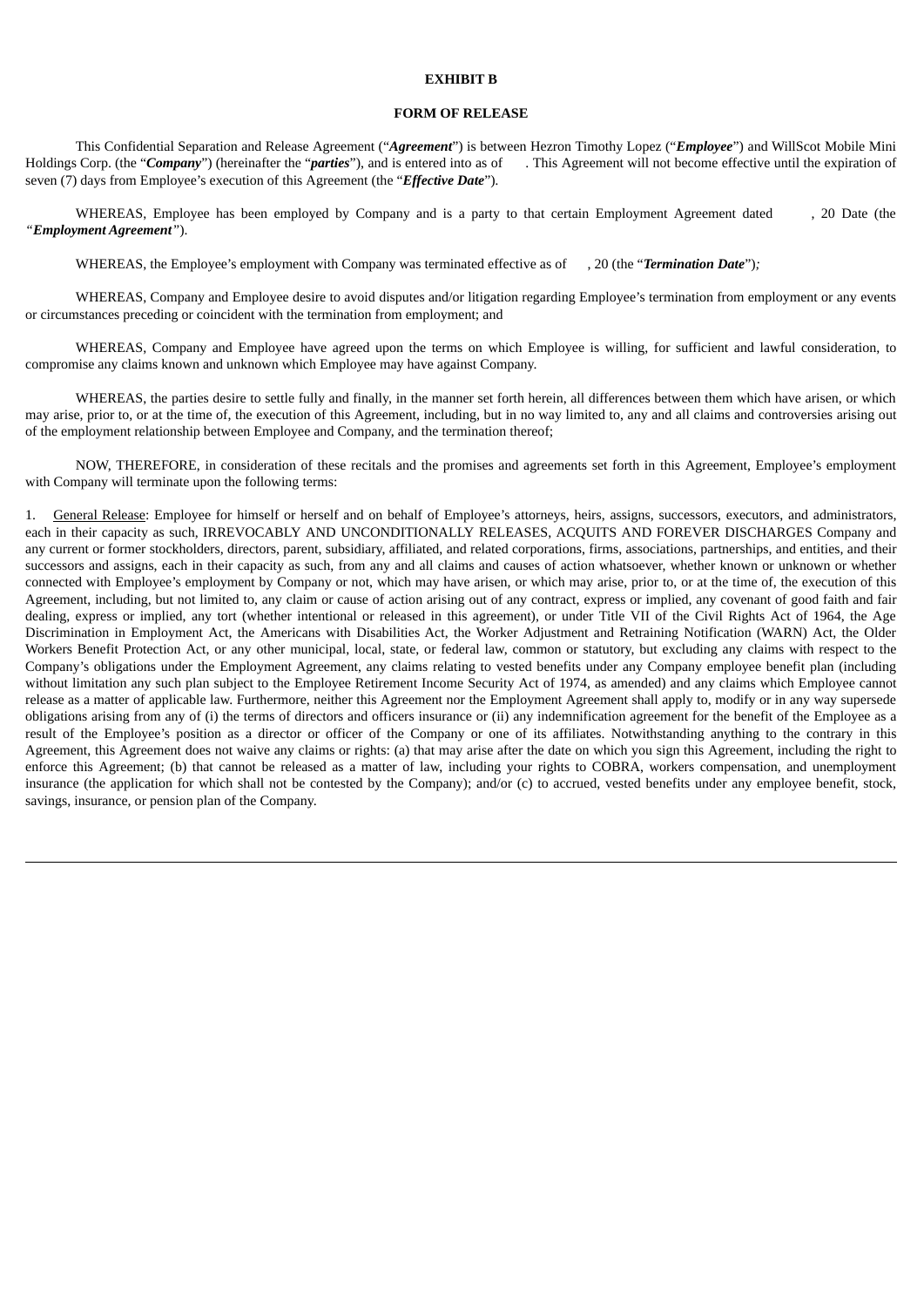2. Covenant Not to Sue: Employee also COVENANTS NOT TO SUE, OR OTHERWISE PARTICIPATE IN ANY ACTION OR CLASS ACTION against Company or any of the released parties based upon any of the claims released in this Agreement.

3. Severance Terms: Upon the expiration of seven (7) days from Employee's execution of this Agreement and provided that this Agreement has become effective in accordance with its terms, in consideration for the promises, covenants, agreements, and releases set forth herein and in the Employment Agreement, Company agrees to pay Employee the Severance Benefits as defined in and pursuant to the Employment Agreement (the "*Severance Benefits*").

4. Right to Revoke: Employee may revoke this Agreement by notice to Company, in writing, received within seven (7) days of the date of its execution by Employee (the "*Revocation Period*")*.* Employee agrees that Employee will not receive the benefits provided by this Agreement if Employee revokes this Agreement. Employee also acknowledges and agrees that if Company has not received from Employee notice of Employee's revocation of this Agreement prior to the expiration of the Revocation Period, Employee will have forever waived Employee's right to revoke this Agreement, and this Agreement shall thereafter be enforceable and have full force and effect.

5. Acknowledgement: Employee acknowledges and agrees that: (A) except as to any Severance Benefits which remain unpaid as of the date of this Agreement, no additional consideration, including salary, wages, bonuses or Equity Awards as described in the Employment Agreement, is to be paid to him by Company in connection with this Agreement; (B) except as provided by this Agreement, Employee has no contractual right or claim to the Severance Benefits; and, (C) payments pursuant to this Agreement shall terminate immediately if Employee materially breaches any of the material provisions of this Agreement.

6. Non-Admissions: Employee acknowledges that by entering into this Agreement, Company does not admit, and does specifically deny, any violation of any local, state, or federal law.

7. Confidentiality: Employee agrees that Employee shall not directly or indirectly disclose the terms, amount or fact of this Agreement to anyone other than Employee's immediate family or counsel, bankers or financial advisors, except as such disclosure may be required for accounting or tax reporting purposes or as otherwise may be required by law.

8. Nondisparagement: Each party agrees that it will not make any statements, written or verbal, or cause or encourage others to make any statements, written or verbal, that defame, disparage or in any way criticize the personal or business reputation, practices or conduct of the other including, in the case of Company, its employees, directors and stockholders.

9. Acknowledgement of Restrictions; Confidential Information: Employee acknowledges and agrees that Employee has continuing noncompetition, non-solicitation and non-disclosure obligations under the Employment Agreement *.* Employee acknowledges and reaffirms Employee's obligation to continue abide fully and completely with all post-employment provisions of the Employment Agreement and agrees that nothing in this Agreement shall operate to excuse or otherwise relieve Employee of such obligations.

10. Severability: If any provision of this Agreement is held to be illegal, invalid, or unenforceable, such provision shall be fully severable and/or construed in remaining part to the full extent allowed by law, with the remaining provisions of this Agreement continuing in full force and effect.

11. Entire Agreement: This Agreement, along with the Employment Agreement , constitute the entire agreement between the Employee and Company, and supersede all prior and contemporaneous negotiations and agreements, oral or written. This Agreement cannot be changed or terminated except pursuant to a written agreement executed by the parties.

12. Governing Law: This Agreement shall be governed by and construed in accordance with the laws of the State of Delaware, except where preempted by federal law.